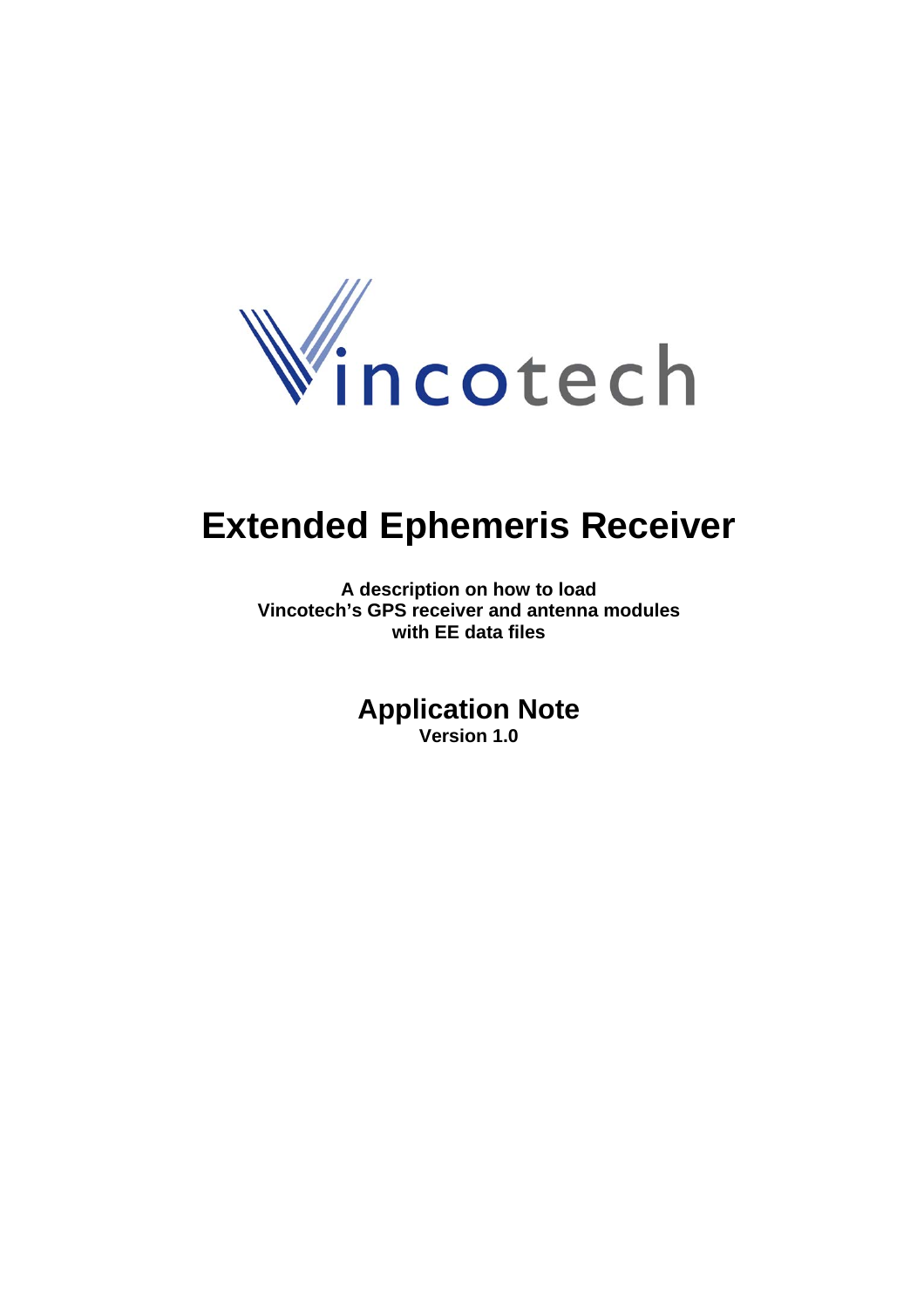

# **Revision History**

| Rev. | <b>Date</b>      | <b>Description</b> |  |
|------|------------------|--------------------|--|
| 1.0  | $ 01 - 15 - 10 $ | Release            |  |
|      |                  |                    |  |
|      |                  |                    |  |
|      |                  |                    |  |
|      | mm-dd-yy         |                    |  |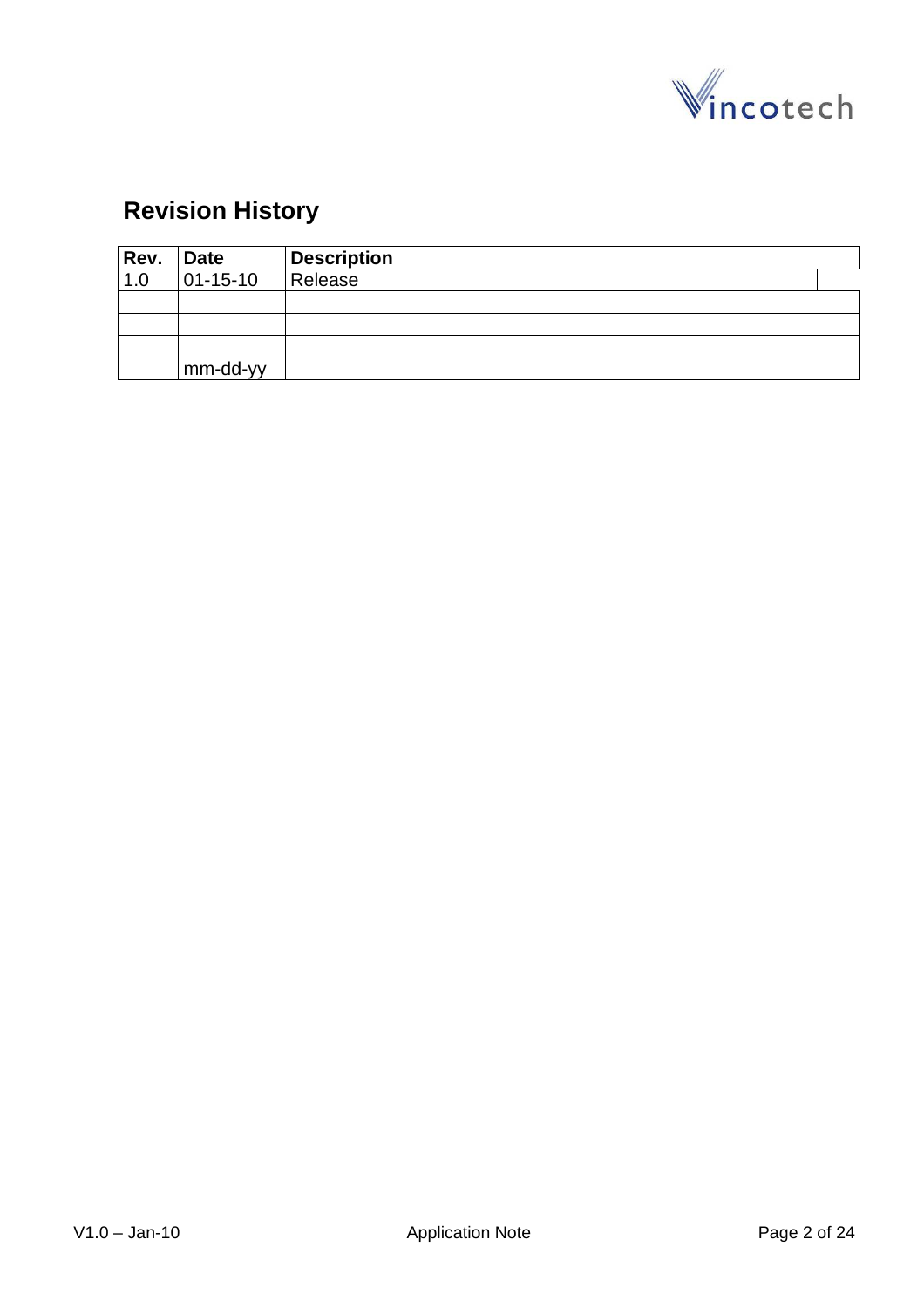

## **Disclaimer**

THIS DOCUMENT CONTAINS PROPRIETARY INFORMATION OF VINCOTECH GMBH. IT MAY NOT BE COPIED OR TRANSMITTED BY ANY MEANS, PASSED TO OTHERS, OR STORED IN ANY RETRIEVAL SYSTEM OR MEDIA, WITHOUT PRIOR CONSENT OF VINCOTECH OR ITS AUTHORIZED AGENTS.

THE INFORMATION IN THIS DOCUMENT IS, TO THE BEST OF OUR KNOWLEDGE, ENTIRELY CORRECT. HOWEVER, VINCOTECH CAN NEITHER ACCEPT LIABILITY FOR ANY INACCURACIES, OR THE CONSEQUENCES THEREOF, NOR FOR ANY LIABILITY ARISING FROM THE USE OR APPLICATION OF ANY CIRCUIT, PRODUCT, OR EXAMPLE SHOWN IN THE DOCUMENT.

THE PRODUCT (HARD- AND SOFTWARE) DESCRIBED IN THIS DOCUMEN-TATION IS NOT AUTHORIZED FOR USE IN LIFE SUPPORT DEVICES OR SYSTEMS WITHOUT THE EXPRESS WRITTEN APPROVAL OF VINCOTECH.

THIS DOCUMENT MAY PROVIDE LINKS TO OTHER WORLD WIDE WEB SITES OR RESOURCES. BECAUSE VINCOTECH HAS NO CONTROL OVER SUCH SITES AND RESOURCES, VINCOTECH SHALL NOT BE RESPONSIBLE FOR THE AVAILABILITY OF SUCH EXTERNAL SITES OR RESOURCES, AND DOES NOT ENDORSE AND IS NOT RESPONSIBLE OR LIABLE FOR ANY CONTENT, ADVERTISING, PRODUCTS, OR OTHER MATERIALS ON OR AVAILABLE FROM SUCH SITES OR RESOURCES. VINCOTECH SHALL NOT BE RESPONSIBLE OR LIABLE, DIRECTLY OR INDIRECTLY, FOR ANY DAMAGE OR LOSS CAUSED OR ALLEGED TO BE CAUSED BY OR IN CONNECTION WITH USE OF OR RELIANCE ON ANY SUCH CONTENT, GOODS OR SERVICES AVAILABLE ON OR THROUGH ANY SUCH SITE OR RESOURCE.

VINCOTECH RESERVES THE RIGHT TO CHANGE, MODIFY, OR IMPROVE THIS DOCUMENT OR THE PRODUCT DESCRIBED HEREIN, AS SEEN FIT BY VINCOTECH WITHOUT FURTHER NOTICE.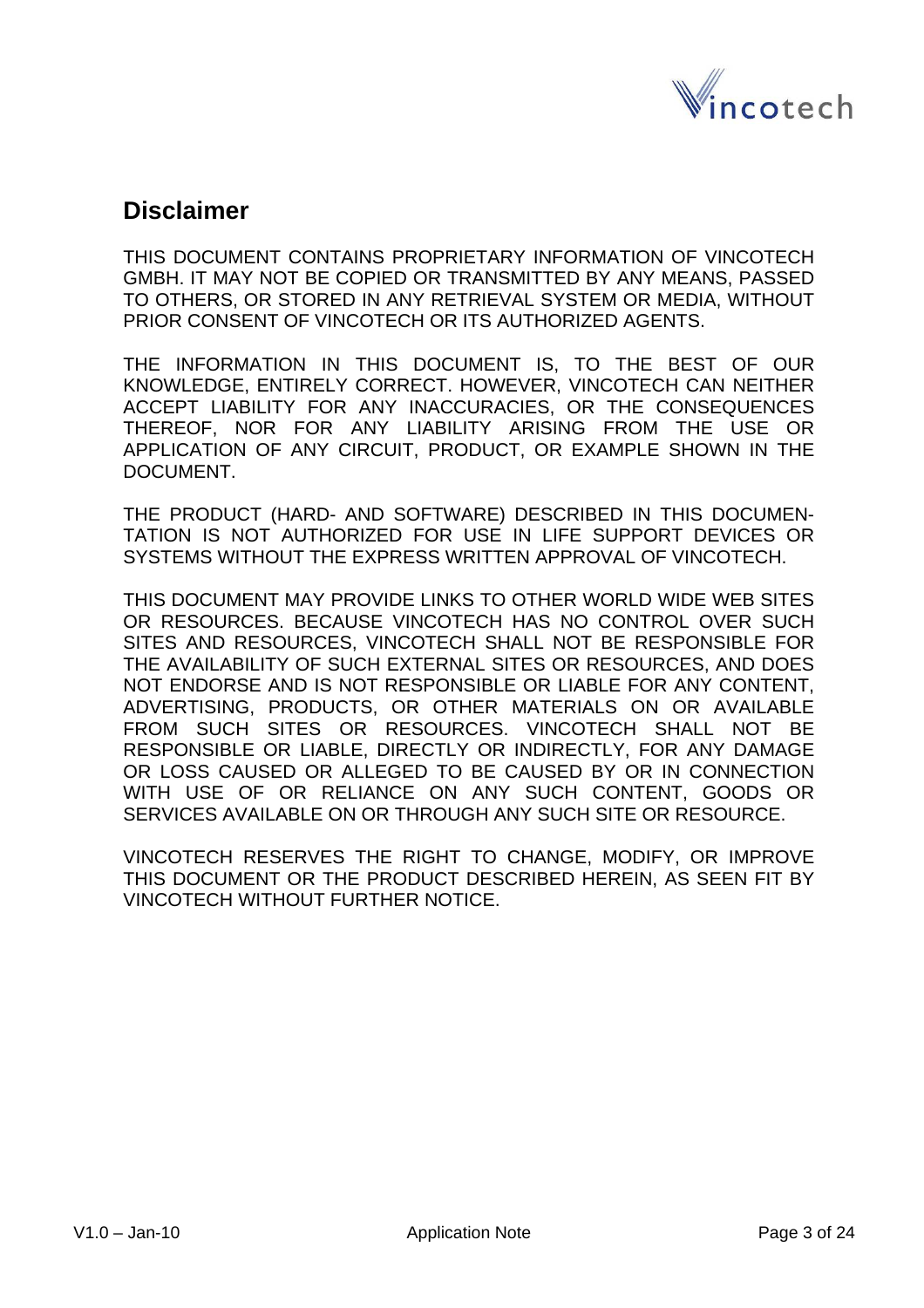

## **Table of Contents**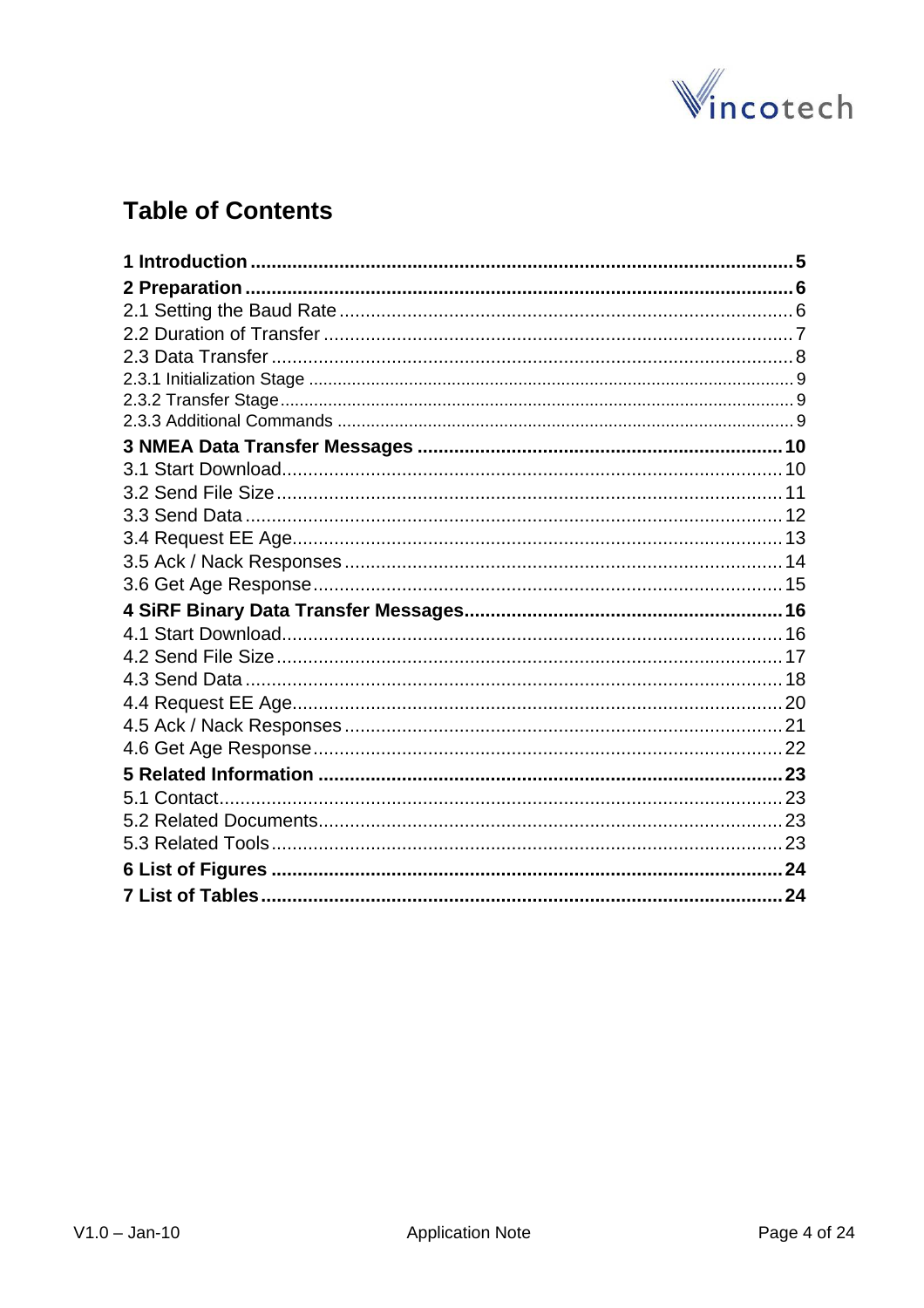

## <span id="page-4-0"></span>**1 Introduction**

This document describes the way to work with a GPS receiver or antenna module incorporated within a unit with an additional processor and memory resources. The document covers the third part of a complete process of retrieving Extended Ephemeris (EE) data from Vincotech's EE server, transferring them to the units in the field and then finally loading the receiver with the EE data. The following picture gives an overview:



Figure 1: Overview of EE use

The first part "**Server Download**" is described within the application note "GPS AppNote EE Server Download". The second part "**Transfer Server to Unit**" is a custom specific implementation of a file transfer and storage. The overview shows GSM / GPRS as the transfer medium. Typically ftp could be used to transmit the file from a server to a unit in the field. The file can then be stored in flash, SRAM, on an SD card, with or without file system in the unit. Alternative transmission methods could be WLAN or simply via a direct serial (e.g. USB connection). In the following chapters the third part "**Loading the Receiver**" of the complete process is described.

**Note:** The GPS receiver or GPS antenna module must hold SiRF FW revision 3.6.0 or higher. Please verify the FW on your receiver (according information is giving on the label of the module! The part of the firmware supporting Extended Ephemeris is referred to as Embedded Client Location Manager (ECLM).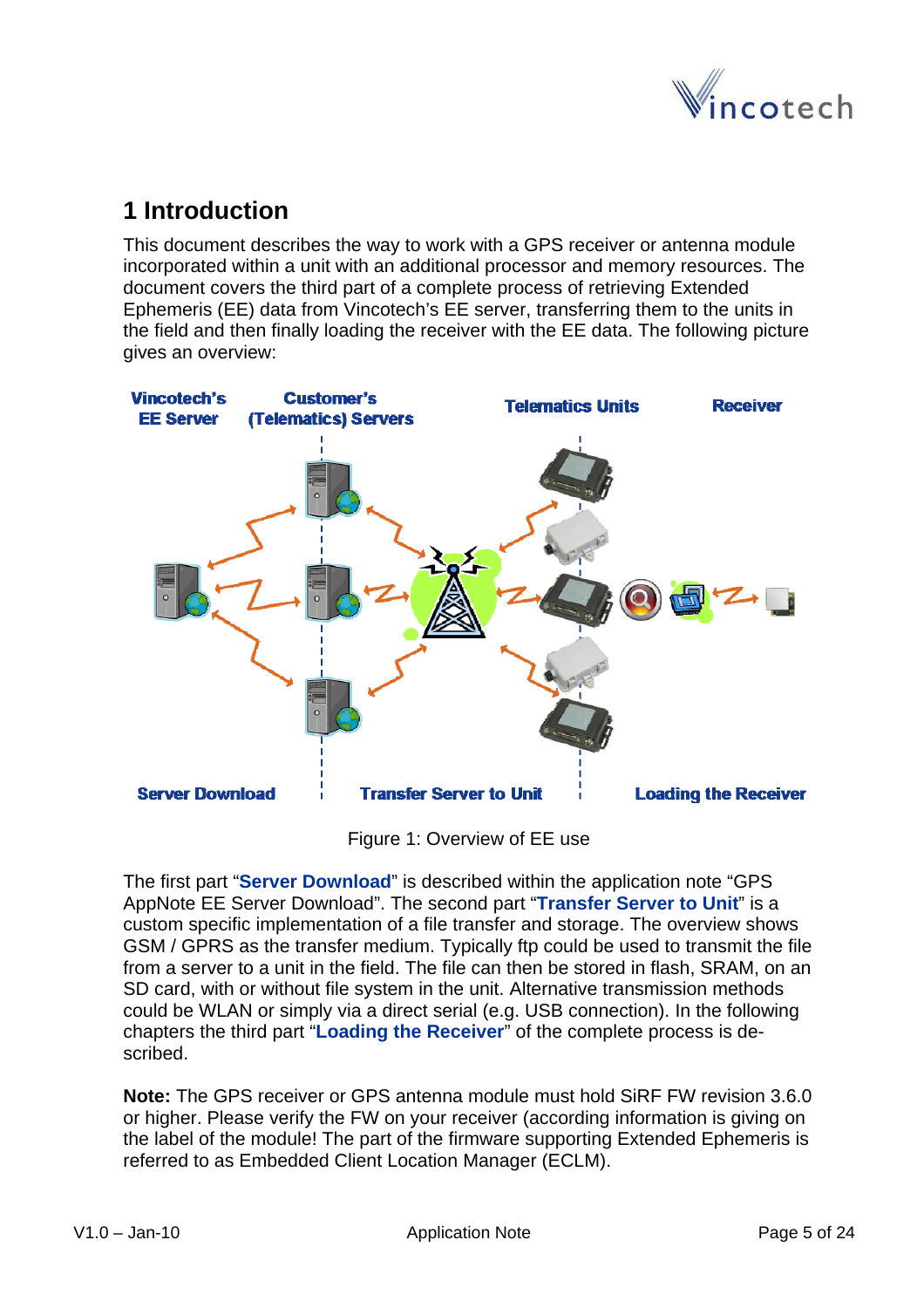

## <span id="page-5-0"></span>**2 Preparation**

## **2.1 Setting the Baud Rate**

Dependent on the validity of the EE data (currently 1, 3, 5, and 7 days are supported) the file size is between 9.5 and some 65 kBytes. The default setting of firmware 3.6.0 is NMEA and 4,800 baud. It is possible to use both SiRFbinary and NMEA mode for the transfer. Anyhow it is recommended to switch the baud rate to a higher value, e.g. 57,600 baud, in order to speed up this process. This can be done using the command **PSRF100**, described here in detail with an example for NMEA mode and 57,600 baud:

| <b>Name</b>     | <b>Example</b>   | <b>Description</b>                      |
|-----------------|------------------|-----------------------------------------|
| Message ID      | <b>\$PSRF100</b> | PSRF100 protocol header                 |
| Protocol        |                  | 0 SiRF binary $(1)$ / 1 NMEA            |
| <b>Baud</b>     | 57600            | 4800, 9600, 19200, 38400, 57600, 115200 |
| <b>DataBits</b> | 8                | $8,7^{(1)}$                             |
| <b>StopBits</b> |                  | 0, 1 <sup>(1)</sup>                     |
| Parity          |                  | 0 none / 1 odd / 2 even $(1)$           |
| Checksum        | $*36$            | End of message termination              |

• \$PSRF100,1,57600,8,1,0\*36

(1) SiRF protocol is only valid for 8 data bits, 1 stop bit and no parity

#### Table 1: Serial Port Set-up

One can return to the original baud rate of 4,800 baud by sending the following command:

• \$PSRF100,1,4800,8,1,0\*0E

For switching to binary mode and back to NMEA, please refer to the Description in "GPS AppNote Firmware GSC3".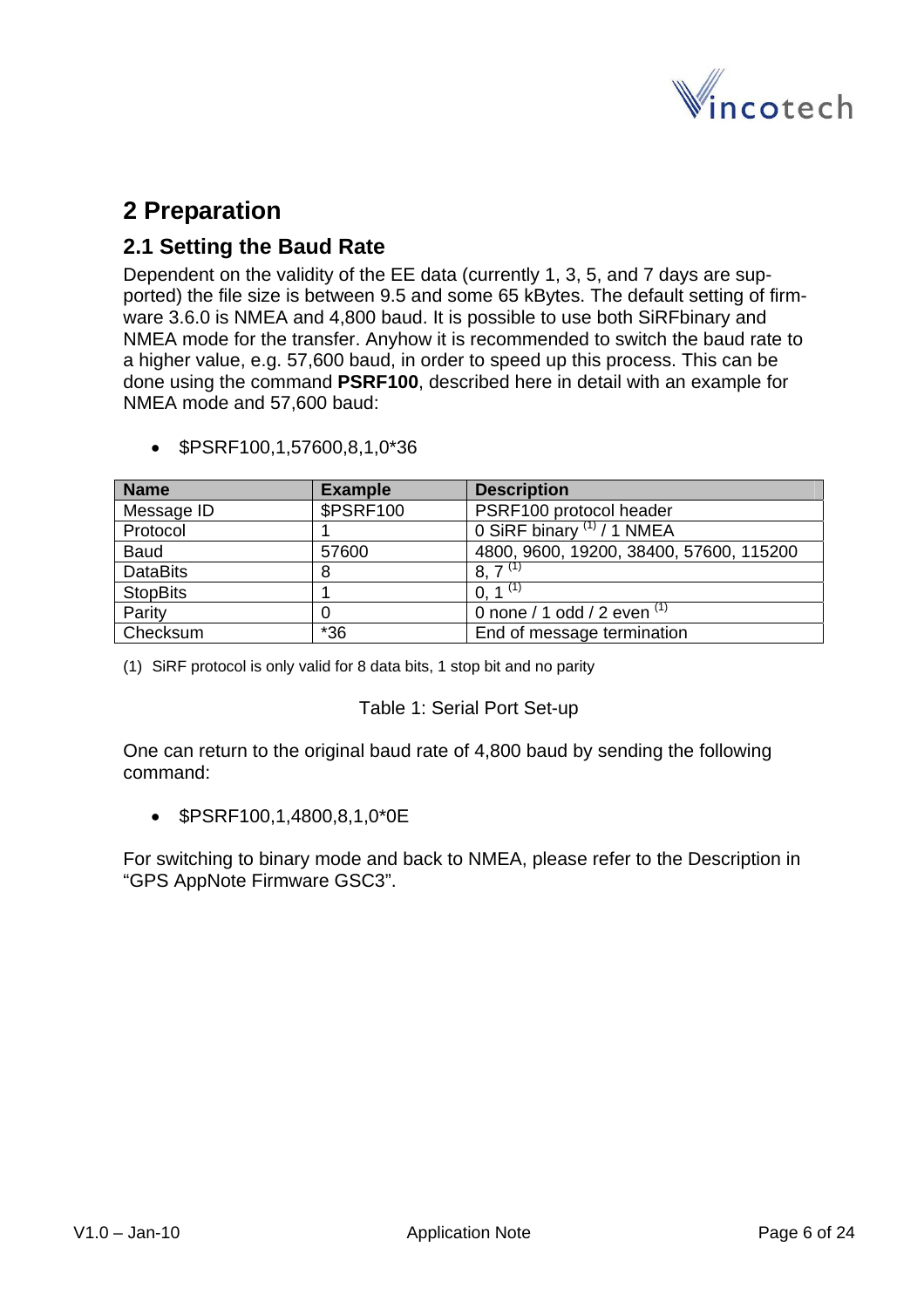

## <span id="page-6-0"></span>**2.2 Duration of Transfer**

Protocol and baud rate will have an affect on the amount of time required to transfer data to the receiver. Refer to the following tables when deciding whether to use SiRF binary or NMEA and which baud rate (not complete, but an excellent reference):

| <b>Baud Rate</b> | <b>NMEA</b>     | <b>SiRF Binary</b> |
|------------------|-----------------|--------------------|
| 4800             | 160s            | 80s                |
| 9600             | 55s             | 30s                |
| 57600            | 10 <sub>s</sub> | 4s                 |

Table 2: Transfer time for a 1 Day Extended Ephemeris File

| <b>Baud Rate</b> | <b>NMEA</b>     | <b>SiRF Binary</b> |
|------------------|-----------------|--------------------|
| 4800             | 300s            | 180s               |
| 9600             | 130s            | 80s                |
| 57600            | 33 <sub>s</sub> | 20s                |

Table 3: Transfer time for a 3 Day Extended Ephemeris File

| <b>Baud Rate</b> | <b>NMEA</b> | <b>SiRF Binary</b> |
|------------------|-------------|--------------------|
| 4800             | 660s        | 330s               |
| 9600             | 270s        | 170s               |
| 57600            | 77s         | 30s                |

Table 4: Transfer time for a 7 Day Extended Ephemeris File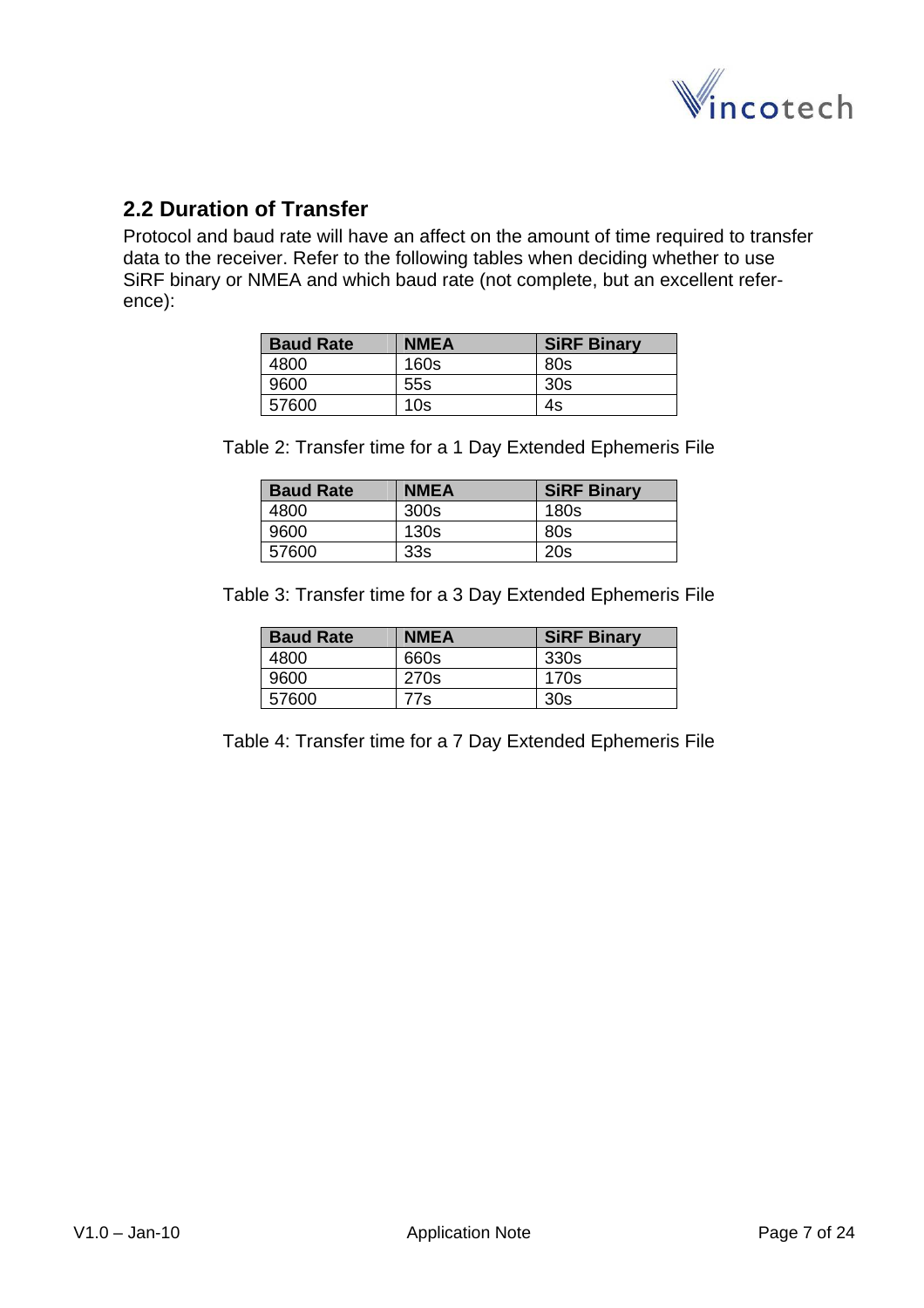

## <span id="page-7-0"></span>**2.3 Data Transfer**

The data transfer can be split into two stages, the initialization and the real transfer following it. The flow below shall serve as an overview and explanation:



Figure 2: Data transfer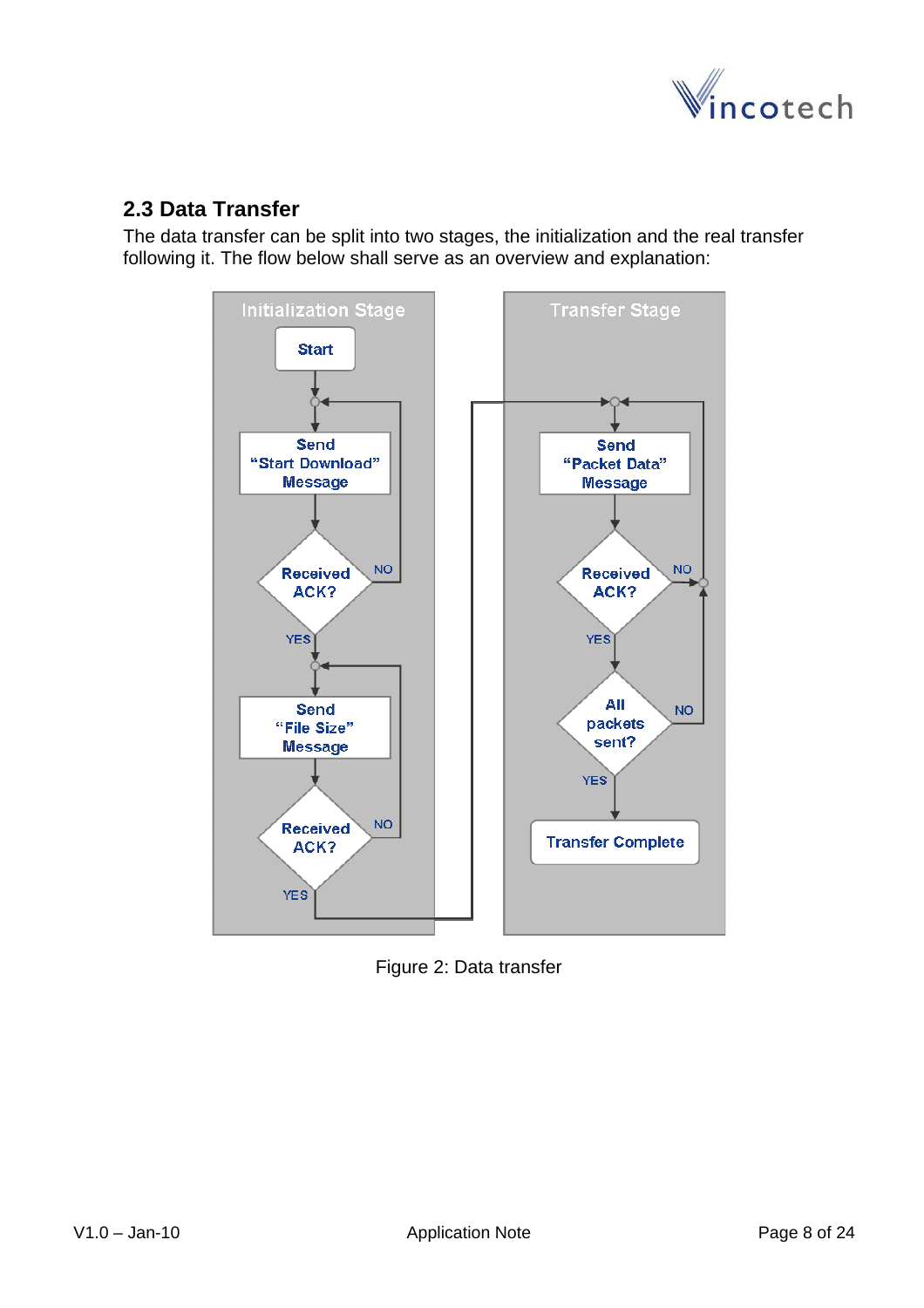

#### <span id="page-8-0"></span>**2.3.1 Initialization Stage**

Before the Extended Ephemeris File can be transferred to the GPS receiver, the following process must be carried out:

- 1) Send "Start Download" Message
- 2) Wait for "Ack/Nack" Message from receiver
- 3) Send "File Size" Message
- 4) Wait for "Ack/Nack" Message from receiver

Please see the following sections for descriptions of each message.

#### **NMEA:**

Start Download – "[3.1](#page-9-1) [Start Download"](#page-9-1) File Size – "[3.2](#page-10-1) [Send File Size](#page-10-1)" Ack/Nack – ["3.5](#page-13-1) [Ack / Nack Responses](#page-13-1)"

#### **SiRF Binary:**

Start Download – "[4.1](#page-15-1) [Start Download"](#page-15-1) File Size – "[4.2](#page-16-1) [Send File Size](#page-16-1)" Ack/Nack – ["4.5](#page-20-1) [Ack / Nack Responses](#page-20-1)"

#### **2.3.2 Transfer Stage**

Once the initialization stage has completed, the following process may take place:

- 1) First file packet is sent to the receiver with the "Packet Data" message.
- 2) Wait for "Ack/Nack" message from receiver.
- 3) Loop between steps 1 and 2 until the entire file is transferred.

See the following sections for descriptions of each message.

#### **NMEA:**

- Packet Data ["3.3](#page-11-1) [Send Data"](#page-11-1)
- Ack/Nack ["3.5](#page-13-1) [Ack / Nack Responses](#page-13-1)"

#### **SiRF Binary:**

- Packet Data ["4.3](#page-17-1) [Send Data"](#page-17-1)
- Ack/Nack ["4.5](#page-20-1) [Ack / Nack Responses](#page-20-1)"

#### **2.3.3 Additional Commands**

In order to request the age of the EE data already loaded into the receiver it is possible to request their age. The response will return the age in seconds along with the total prediction interval. Therefore the remaining prediction time can be calculated.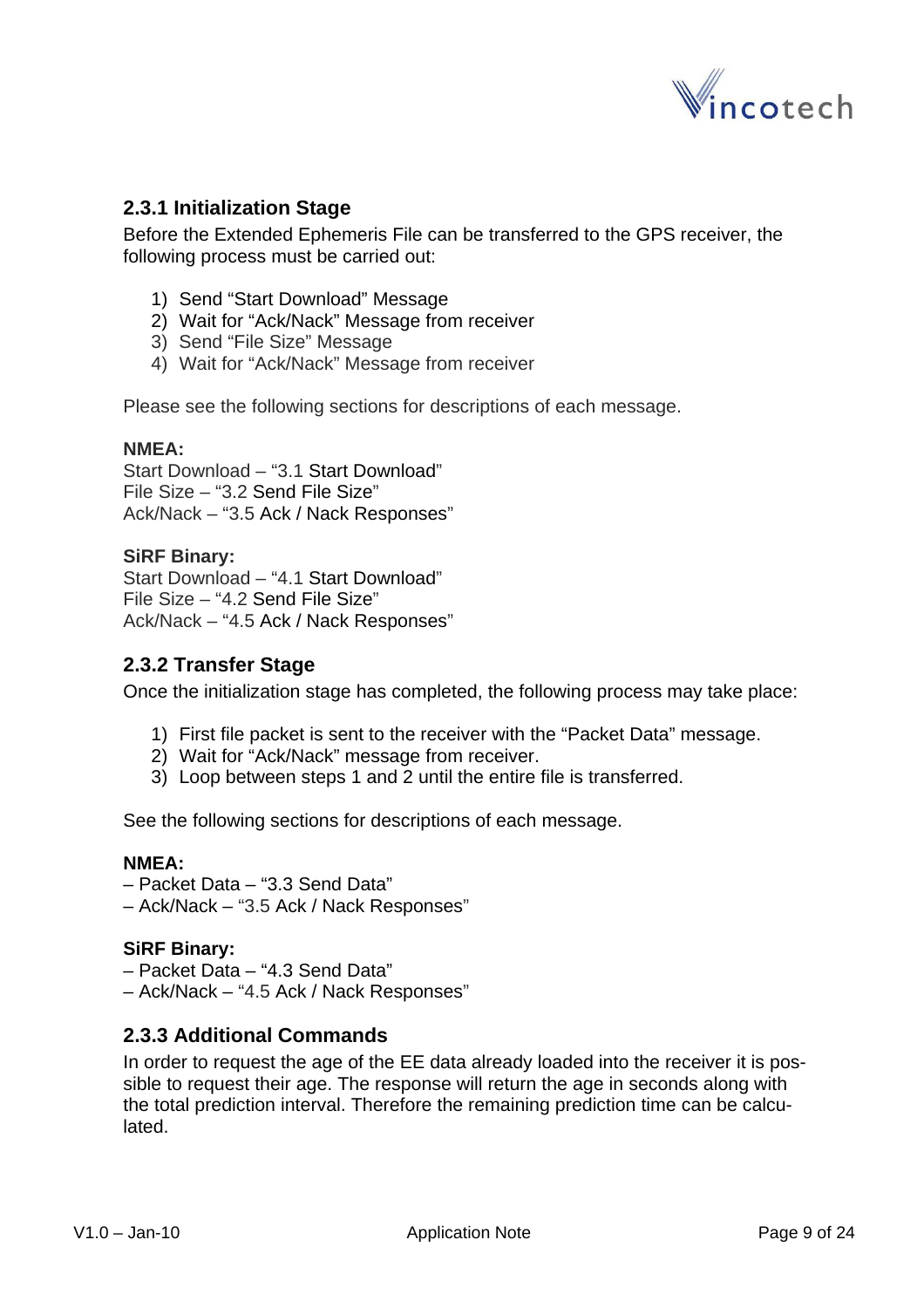

## <span id="page-9-0"></span>**3 NMEA Data Transfer Messages**

### <span id="page-9-1"></span>**3.1 Start Download**

ECLM Start Download - MsgID \$PSRF114, SubMsgID 0x16

This message is to indicate to the GPS receiver that the host processor wants to initiate the EE file download. The SubMsgID for this message is fixed to 0x16.

#### **Example:** \$PSRF114,16\*08

| <b>Name</b>           | <b>Example</b> | Unit | <b>Description</b>                       |
|-----------------------|----------------|------|------------------------------------------|
| Message ID            | \$PSRF114      |      | <b>ECLM Download Packet Header</b>       |
| Sub Message ID        | 0x16           |      | SubID 22(dec): Sub Id for Start Download |
| CheckSum              | $*08$          | -    | $\overline{\phantom{0}}$                 |
| $<$ CR $>$ $<$ LF $>$ |                |      | End of message termination.              |

Table 5: ECLM Start Download Message Description

**Note:** This message would be acknowledged to indicate SUCCESS/FAILURE.

- SUCCESS: would be acknowledged with "Ack: \$PSRF156" using Command Acknowledgment – NMEA Message ID \$PSRF156, Sub Msg ID 0x20 – see paragraph "[3.5](#page-13-1) [Ack / Nack Responses](#page-13-1)".
- FAILURE: would be acknowledged with "Nack: \$PSRF156" using Command Negative Acknowledgment – NMEA Message ID \$PSRF156, Sub Msg ID 0x20 – see paragraph ["3.5](#page-13-1) [Ack / Nack Responses"](#page-13-1).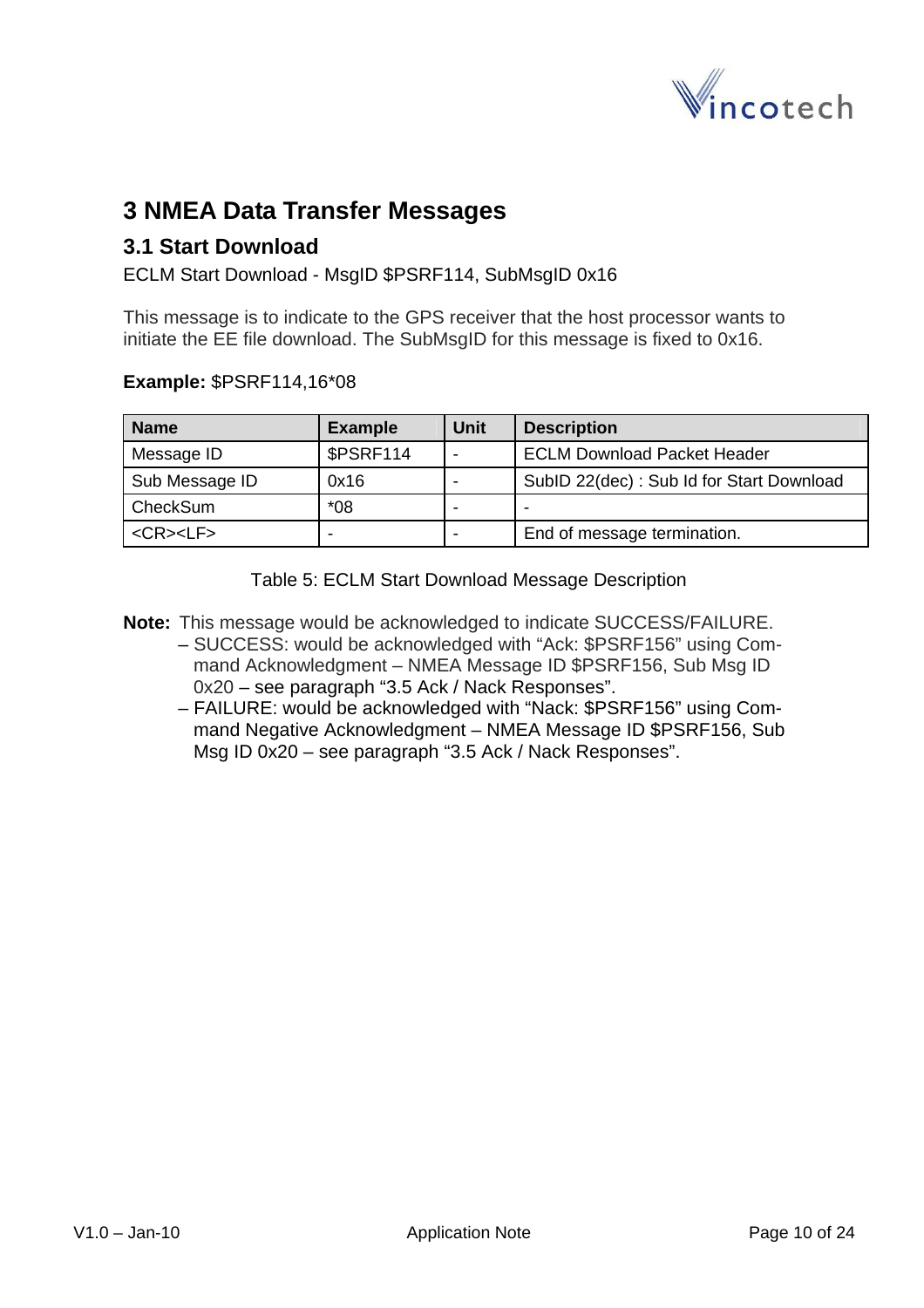

## <span id="page-10-1"></span><span id="page-10-0"></span>**3.2 Send File Size**

ECLM Send File Size - MsgID \$PSRF114, SubMsgId 0x17

This message is sent from the host processor to the GPS Receiver to indicate the size of the EE file to be downloaded. The SubMsgID for this message is fixed to 0x17.

**Example:** \$PSRF114,17,2859\*23

In the example a file size of 10329 bytes is used which corresponds to 0x2859.

| <b>Name</b>     | <b>Example</b>   | <b>Unit</b> | <b>Description</b>                                                                                                                                                                         |
|-----------------|------------------|-------------|--------------------------------------------------------------------------------------------------------------------------------------------------------------------------------------------|
| Message ID      | <b>\$PSRF114</b> |             | Message Id                                                                                                                                                                                 |
| Sub Message ID  | 0x17             |             | SubID: EE File Size Message                                                                                                                                                                |
| File Length     | 0x2859           |             | Length of the Extended Ephemeris File to<br>be downloaded in bytes. Length of file does<br>not include any overhead from adding start<br>sequence, message checksums, or end<br>sequences. |
| CheckSum        | $*23$            |             |                                                                                                                                                                                            |
| $<$ CR> $<$ LF> |                  |             | End of message termination.                                                                                                                                                                |

Table 6: ECLM File Size Message Description

- **Note:** This message would be acknowledged to indicate SUCCESS/FAILURE.
	- SUCCESS: would be acknowledged with "Ack: \$PSRF156" using Command Acknowledgment – NMEA Message ID \$PSRF156, Sub Msg ID 0x20 – see paragraph "[3.5](#page-13-1) [Ack / Nack Responses](#page-13-1)".
		- FAILURE: would be acknowledged with "Nack: \$PSRF156" using Command Negative Acknowledgment – NMEA Message ID \$PSRF156, Sub Msg ID 0x20 – see paragraph ["3.5](#page-13-1) [Ack / Nack Responses"](#page-13-1)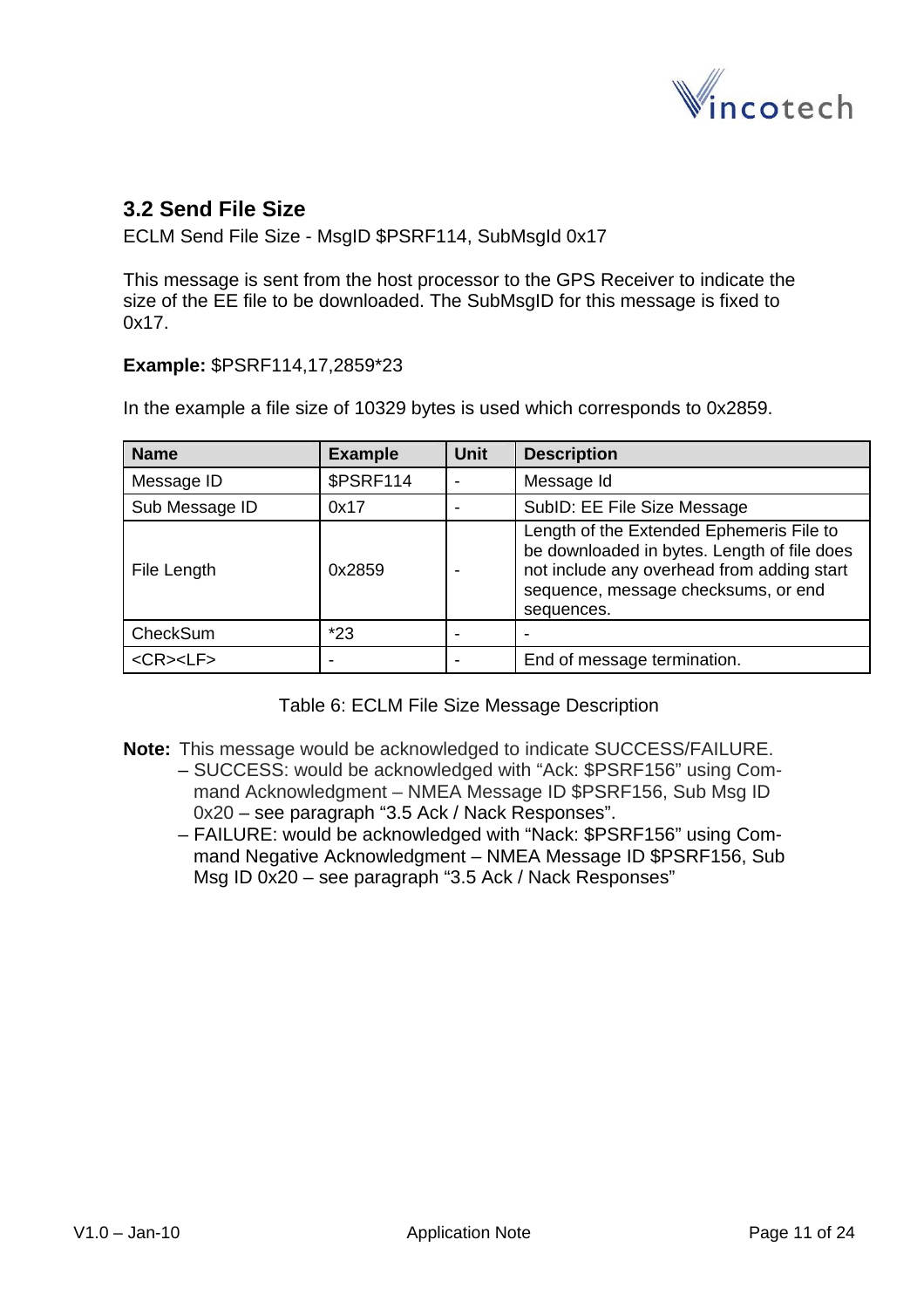

## <span id="page-11-1"></span><span id="page-11-0"></span>**3.3 Send Data**

#### ECLM Packet Data - MsgID \$PSRF114, SubMsgId 0x18

This message is sent from the host processor to the GPS receiver to actually transmit the file's data. The SubMsgID for this message is fixed to 0x18.

**Example**: \$PSRF114,18,1,32,62,12,31,6,3,2,7,d9,7,7,0,0,39,6d,8f,12,0,0,0,0,0,0,1, 2d,9a,e7,5,2,ff,fe,28,5\*3d

This is the first package, so packet Sequence  $No = 0x1$  and the packet length is 20 (0x14).

| <b>Name</b>        | <b>Example</b>                                                                                               | <b>Unit</b> | <b>Description</b>                                                                  |
|--------------------|--------------------------------------------------------------------------------------------------------------|-------------|-------------------------------------------------------------------------------------|
| Message ID         | \$PSRF114                                                                                                    |             | Message Id                                                                          |
| Sub Message ID     | 0x18                                                                                                         |             | SubID: SGEE Packet Data                                                             |
| Packet Sequence No | 0x1                                                                                                          |             | Packet Sequence number of the current<br>packet Starting from 1                     |
| Packet Length      | 32                                                                                                           | bytes       | Length of this packet. Number of bytes in<br>decimal. Max. number is 400 (decimal). |
| Packet Data        | 62, 12, 31, 6, 3,<br>2,7,d9,7,7,0,<br>0,39,6d,8f,12,<br>0,0,0,0,0,0,1,<br>2d, 9a, e7, 5, 2,<br>ff, fe, 28, 5 |             | EE Data in this packet of length Pack-<br>etLength                                  |
| CheckSum           | $*3d$                                                                                                        |             |                                                                                     |
| <cr><lf></lf></cr> |                                                                                                              |             | End of message termination.                                                         |

Table 7: ECLM Send Data Message Description

**Note:** This message would be acknowledged to indicate SUCCESS/FAILURE.

- SUCCESS: would be acknowledged with "Ack: \$PSRF156" using Command Acknowledgment – NMEA Message ID \$PSRF156, Sub Msg ID 0x20 – see paragraph "[3.5](#page-13-1) [Ack / Nack Responses](#page-13-1)".
- FAILURE: would be acknowledged with "Nack: \$PSRF156" using Command Negative Acknowledgment – NMEA Message ID \$PSRF156, Sub Msg ID 0x20 – see paragraph ["3.5](#page-13-1) [Ack / Nack Responses"](#page-13-1).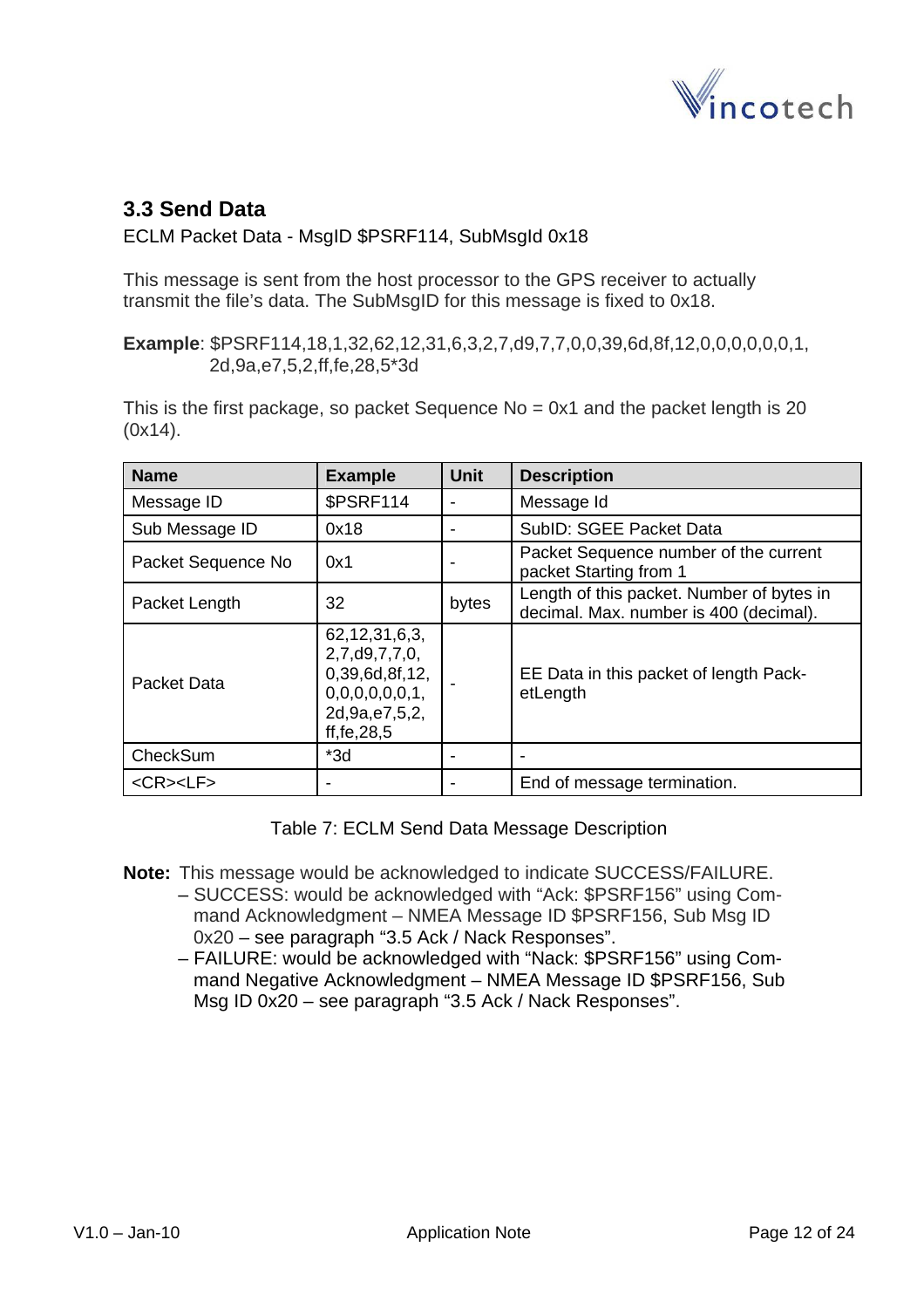

## <span id="page-12-0"></span>**3.4 Request EE Age**

ECLM Get EE Age - MsgID \$PSRF114, SubMsgId 0x1A

This message is sent from the host processor to the GPS receiver to get the age of the EE data of single satellites. The SubMsgID for this message is fixed to 0x1A.

**Example**: \$PSRF114,1a,1\*42

This message requests age of satellite #1.

| <b>Name</b>     | <b>Example</b>   | <b>Unit</b> | <b>Description</b>                                    |
|-----------------|------------------|-------------|-------------------------------------------------------|
| Message ID      | <b>\$PSRF114</b> | -           | Message Id                                            |
| Sub Message ID  | 0x1a             |             | SubID: EE Age                                         |
| Satellite ID    | 0x1              | ۰           | Satellite ID (in hex) for which age is re-<br>quested |
| CheckSum        | $*42$            |             | $\blacksquare$                                        |
| $<$ CR> $<$ LF> | -                | -           | End of message termination.                           |

Table 8: ECLM Get EE Age Message Description

**Note:** This message would be acknowledged to indicate SUCCESS/FAILURE.

- SUCCESS: would be acknowledged with "Ack: \$PSRF156" using Command Acknowledgment – NMEA Message ID \$PSRF156, Sub Msg ID 0x22 with EE Age – see paragraph ["3.6](#page-14-1) [Get Age Response"](#page-14-1) – this is the specific response for this request
- FAILURE: would be acknowledged with "Nack: \$PSRF156" using Command Negative Acknowledgment – NMEA Message ID \$PSRF156, Sub Msg ID 0x20 – see paragraph ["3.5](#page-13-1) [Ack / Nack Responses"](#page-13-1) – this is the standard response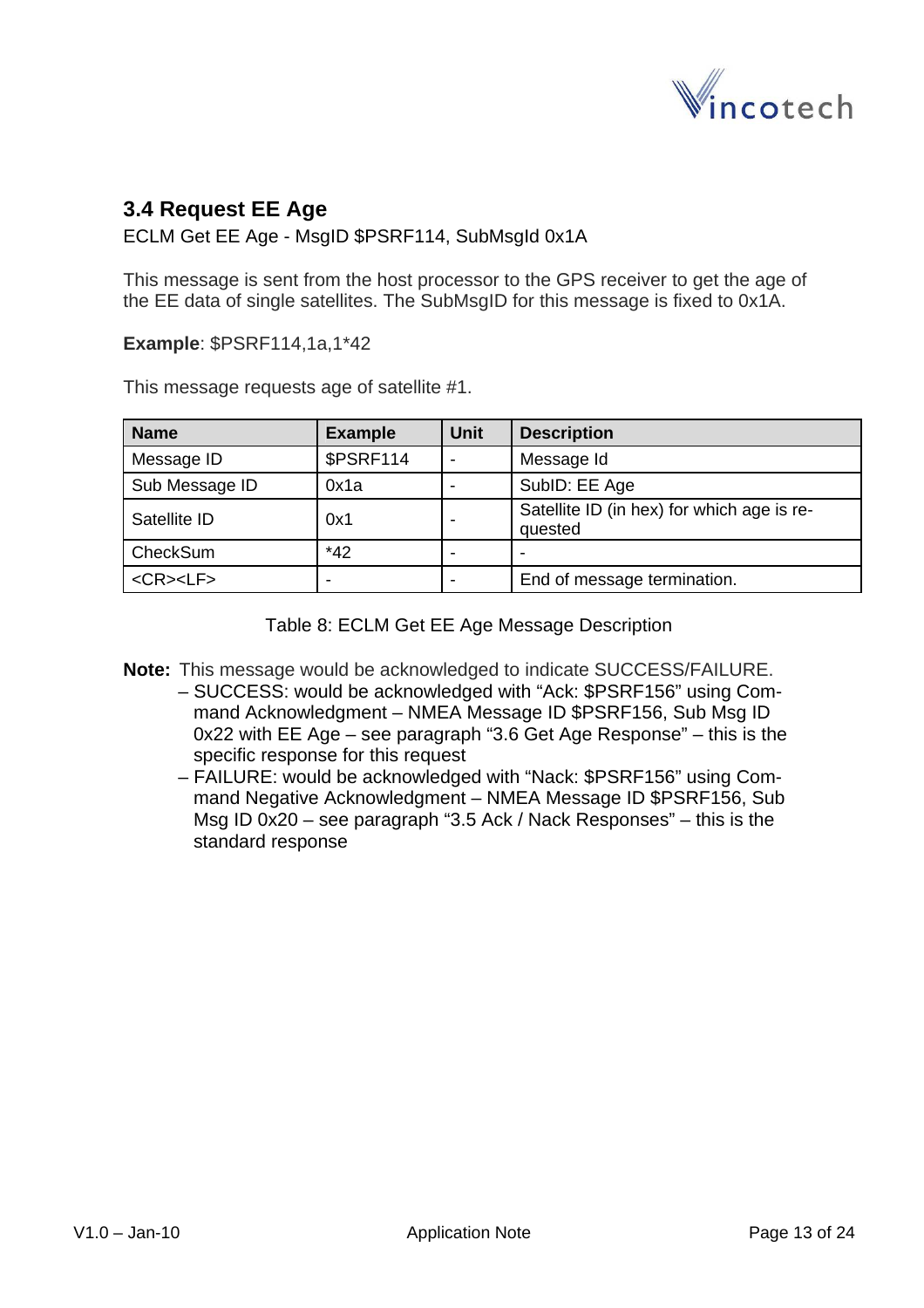

## <span id="page-13-1"></span><span id="page-13-0"></span>**3.5 Ack / Nack Responses**

Ack/Nack Response - Message ID \$PSRF156, SubMsgID 0x20

This is the receiver's response to the message \$PSRF114 with SubMsgIDs 0x16, 0x17, 0x18, 0x1a.

The SubMsgID for this message is fixed to 0x20.

The Ack Sub ID corresponds to the SubMsgID of the original message that triggered this response.

**Example:** \$PSRF156,20,72,16,0,0\*09

This example holds Sub Message  $ID = 0x20$ , AckMid = 114, AckSid = 0x16, Ack, Reason = SUCCESS. AckMid and AckSid are the Message IDs and SubID of the message for which this response Message will be sent.

| <b>Name</b>        | <b>Example</b>   | <b>Unit</b> | <b>Description</b>                                                                                                                                                                                                                                                                                                                                                                                                                                                                                                                           |
|--------------------|------------------|-------------|----------------------------------------------------------------------------------------------------------------------------------------------------------------------------------------------------------------------------------------------------------------------------------------------------------------------------------------------------------------------------------------------------------------------------------------------------------------------------------------------------------------------------------------------|
| Message ID         | <b>\$PSRF156</b> |             | <b>ECLM Response</b>                                                                                                                                                                                                                                                                                                                                                                                                                                                                                                                         |
| Sub Message ID     | 0x20             |             | SubID 32(dec): Sub Id for Ack/Nack                                                                                                                                                                                                                                                                                                                                                                                                                                                                                                           |
| Ack Message ID     | 0x72             |             | MsgID 114(dec): Msg Id for ECLM<br>Download                                                                                                                                                                                                                                                                                                                                                                                                                                                                                                  |
| Ack Sub ID         | 0x16             |             | SubID: Sub Id for ECLM Start Download<br>This field may take values 0x16, 0x17,<br>0x18, or 0x1a to ACK corresponding SID's.                                                                                                                                                                                                                                                                                                                                                                                                                 |
| Ack/Nack           | 0x0              |             | 0: Ack / 1: Nack                                                                                                                                                                                                                                                                                                                                                                                                                                                                                                                             |
| Reason             | 0x0              |             | $ECLM_SUCCES = 0,$<br>$ECLM_SPACE_UNAVALABLE = 1,$ /* if<br>flash space is not sufficient */<br>$ECLM_PKT_LEN_INVALID = 2,$ /* if pkt<br>length field is out of range */<br>$ECLM_PKT_OUT_OF_SEQ = 3,$ /* if pkt<br>received is out of sequence */<br>ECLM_DOWNLOAD_SGEE_NONEWFILE<br>$= 4$ , /* no new file */<br>ECLM_DOWNLOAD_CORRUPTFILE_ERR<br>OR = 5, $\prime^*$ corrupt file $\prime\prime$<br>ECLM_DOWNLOAD_GENERIC_FAILURE<br>$= 6$ , /* generic failure */<br>ECLM_API_GENERIC_FAILURE = 7/*<br>generic failure calling CLM API */ |
| CheckSum           | $*08$            |             |                                                                                                                                                                                                                                                                                                                                                                                                                                                                                                                                              |
| <cr><lf></lf></cr> |                  |             | End of message termination.                                                                                                                                                                                                                                                                                                                                                                                                                                                                                                                  |

Table 9: ECLM Message Response Description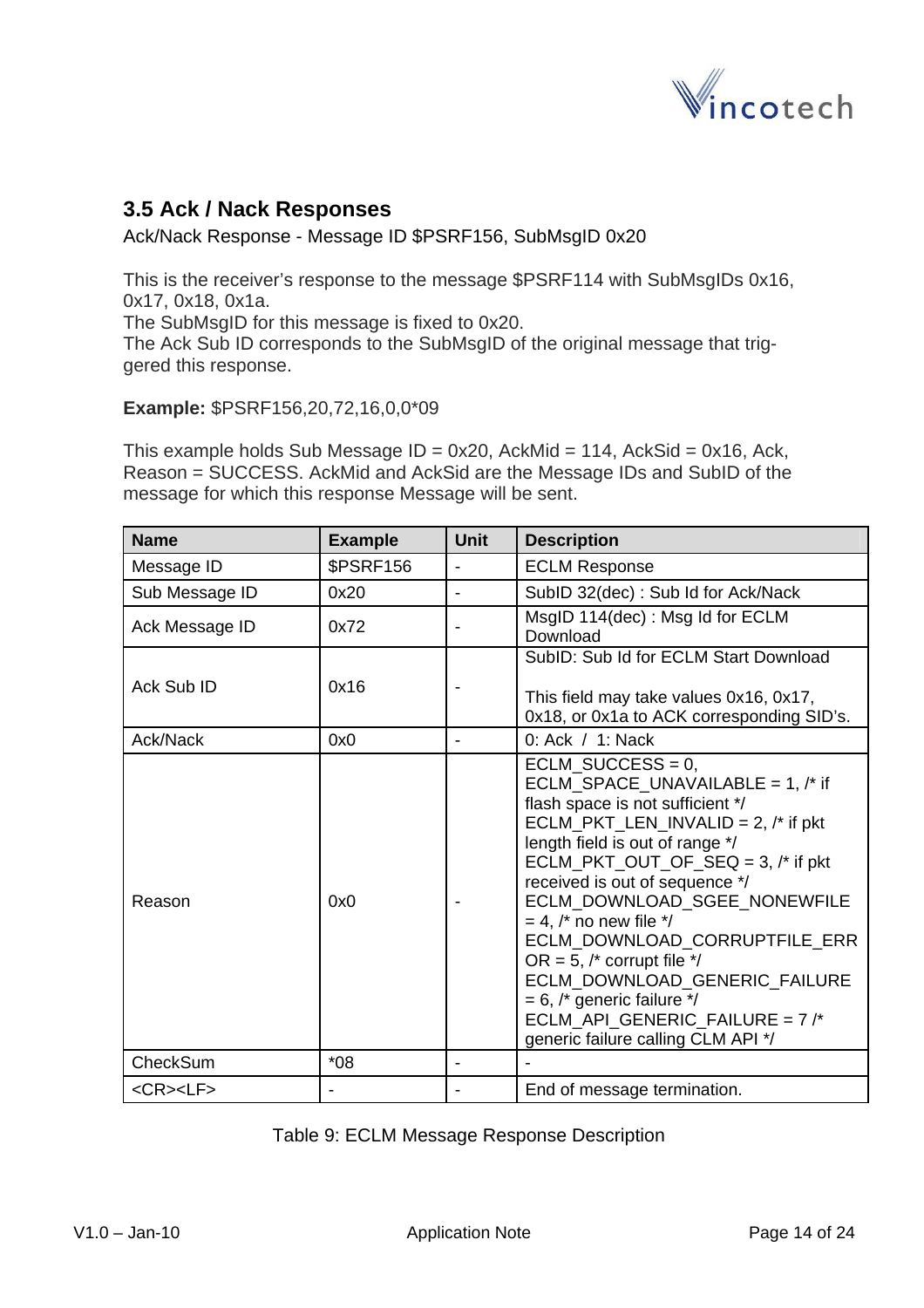

## <span id="page-14-1"></span><span id="page-14-0"></span>**3.6 Get Age Response**

Get Age Response - Message ID \$PSRF156, SubMsgID 0x1a

This is the receiver's response on the message \$PSRF114, SubMsgID 0x1a. The SubMsgID for this message is fixed to 0x22.

**Example:** \$PSRF156,22,7da8,15180\*3e

This example holds Sub Message  $ID = 0x22$ , the acknowledge itself, the age value of 0x7da8 and the prediction interval of 0x15180.

| <b>Name</b>                | <b>Example</b>   | <b>Unit</b> | <b>Description</b>                                                                                                                                                                                       |
|----------------------------|------------------|-------------|----------------------------------------------------------------------------------------------------------------------------------------------------------------------------------------------------------|
| Message ID                 | <b>\$PSRF156</b> |             | <b>ECLM Response</b>                                                                                                                                                                                     |
| Sub Message ID             | 0x22             |             | SubID 34(dec): Sub Id for EE age                                                                                                                                                                         |
| EE Age                     | 0x7da8           |             | Age of the satellite data in seconds                                                                                                                                                                     |
| <b>Prediction Interval</b> | 0x15180          |             | Prediction interval in seconds: Total validity<br>period of the extended ephemeris in sec-<br>onds. Prediction interval minus EE age<br>would result in the remaining validity period<br>of the EE file. |
| CheckSum                   | $*3e$            |             |                                                                                                                                                                                                          |
| $<$ CR> $<$ LF>            |                  |             | End of message termination.                                                                                                                                                                              |

Table 10: ECLM Get EE Age Response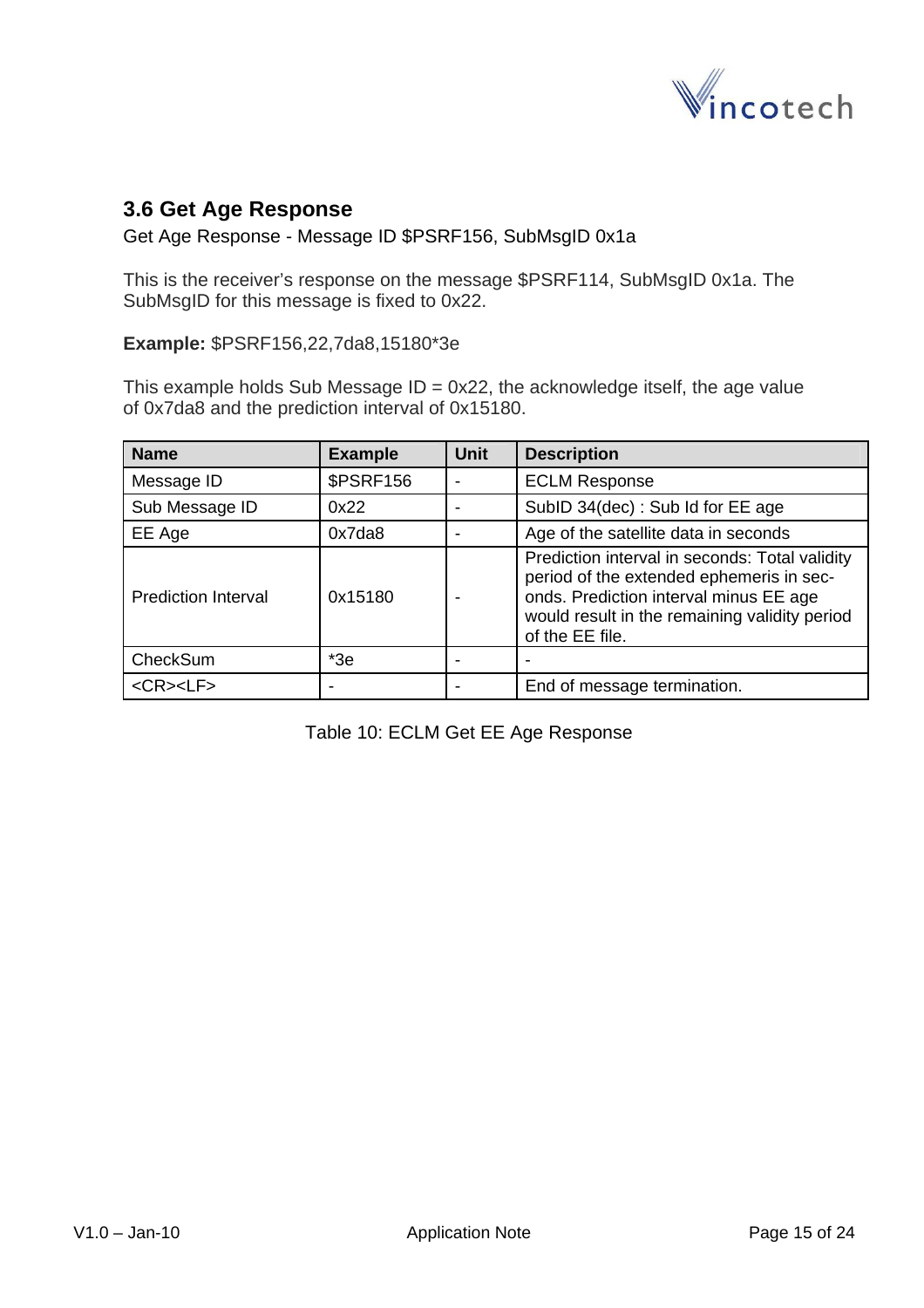

## <span id="page-15-0"></span>**4 SiRF Binary Data Transfer Messages**

### <span id="page-15-1"></span>**4.1 Start Download**

ECLM Start Download - Msg ID 0xe8, SubMsgID 0x16

This message is to indicate to the GPS receiver that the host processor wants to initiate the EE file download. The SubMsgID for this message is fixed to 0x16.

#### **Example:**

Message = a0 a2 00 02 e8 16 00 fe b0 b3

a0 a2 00 02— Start Sequence and Payload Length e8 16 — Payload 00 fe b0 b3— Message Checksum and End Sequence

| <b>Name</b>    | <b>Bytes</b> | Value (Hex)  |      | <b>Unit</b> | <b>Description</b>                                                |
|----------------|--------------|--------------|------|-------------|-------------------------------------------------------------------|
|                |              | <b>Scale</b> | E.g. |             |                                                                   |
| Message ID     | 1U           |              | 0xe8 |             | Standard host applications to receive<br>communication Message ID |
| Sub Message ID | 1U           |              | 0x16 |             | SubID to indicate Start Download<br>Message                       |

Payload length: 2 bytes

Table 11: ECLM Start Download Payload Description

**Note:** This message would be acknowledged to indicate SUCCESS/FAILURE.

– SUCCESS/FAILURE: would be acknowledged with Command Acknowledgment – SSB Message ID 0x38, Sub Msg ID 0x20 – see paragraph ["4.5](#page-20-1) [Ack / Nack Responses](#page-20-1)"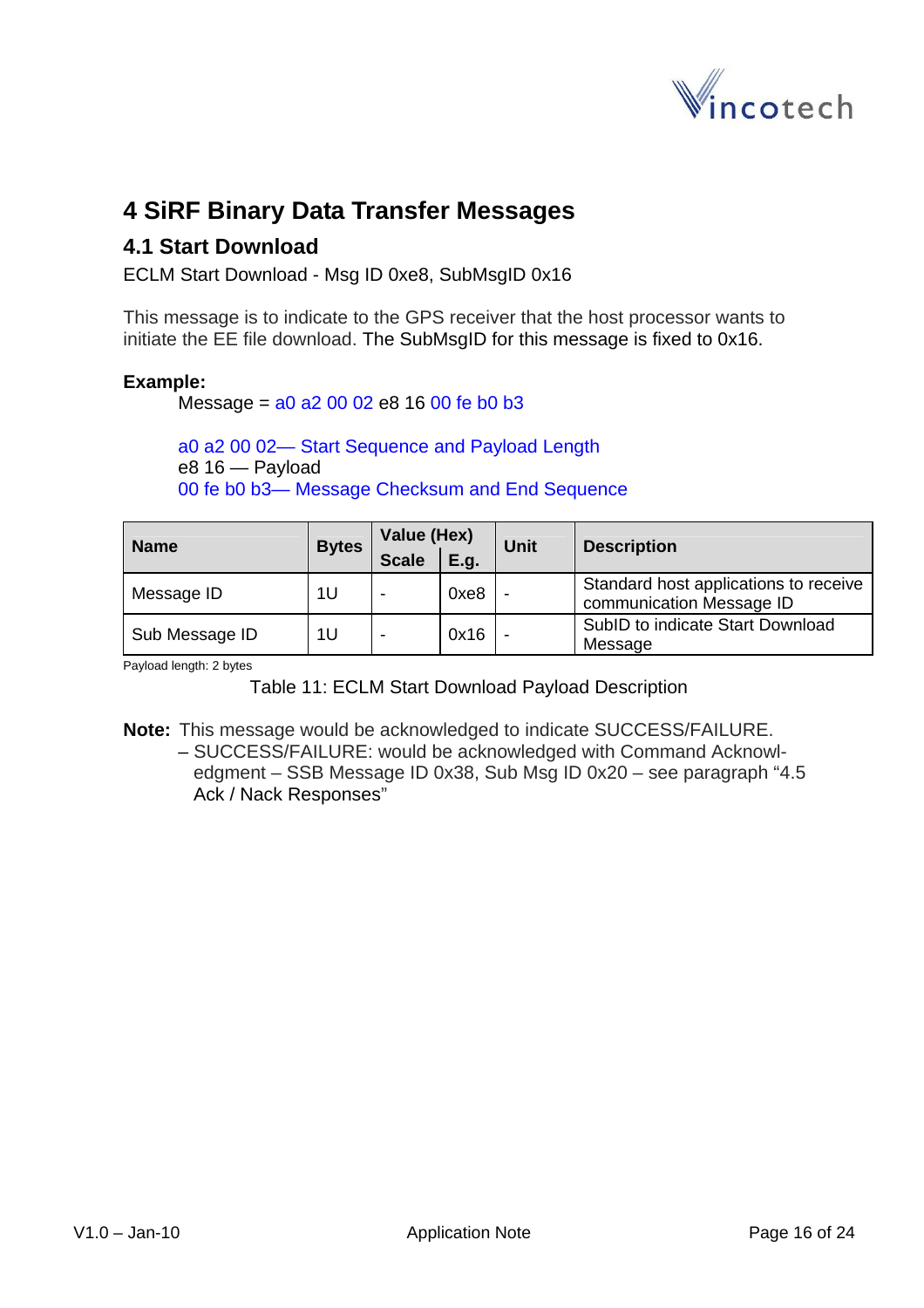

### <span id="page-16-1"></span><span id="page-16-0"></span>**4.2 Send File Size**

ECLM Send File Size - Msg ID 0xe8, SubMsgID 0x17

This message is sent from the host processor to the GPS Receiver to indicate the size of the EE file to be downloaded. The SubMsgID for this message is fixed to 0x17.

#### **Example:**

Message = a0 a2 00 06 e8 17 00 00 28 59 01 80 b0 b3

a0 a2 00 06— Start Sequence and Payload Length e8 17 00 00 28 59 — Payload 01 80 b0 b3 — Message Checksum and End Sequence

In the example a file size of 10329 bytes is used which corresponds to 0x2859.

| <b>Name</b>    | <b>Bytes</b> | Value (Hex)  |                              | <b>Unit</b> | <b>Description</b>                                                                                                                                                                                           |
|----------------|--------------|--------------|------------------------------|-------------|--------------------------------------------------------------------------------------------------------------------------------------------------------------------------------------------------------------|
|                |              | <b>Scale</b> | E.g.                         |             |                                                                                                                                                                                                              |
| Message ID     | 1U           |              | 0xe8                         |             | Standard host applications to receive<br>communication Message ID                                                                                                                                            |
| Sub Message ID | 1U           |              | 0x17                         |             | SubID to indicate File Size Message                                                                                                                                                                          |
| File length    | 4U           |              | 0x00<br>0x00<br>0x28<br>0x59 |             | Length of the Extended Ephemeris<br>File to be downloaded in bytes.<br>Length of file does not include any<br>overhead from adding start se-<br>quence, message checksums, or<br>end sequences. (big endian) |

Payload length: 6 bytes

Table 12: ECLM File Size Payload Description

**Note:** This message would be acknowledged to indicate SUCCESS/FAILURE. – SUCCESS/FAILURE: would be acknowledged with Command Acknowledgment – SSB Message ID 0x38, Sub Msg ID 0x20 – see paragraph ["4.5](#page-20-1) [Ack / Nack Responses](#page-20-1)"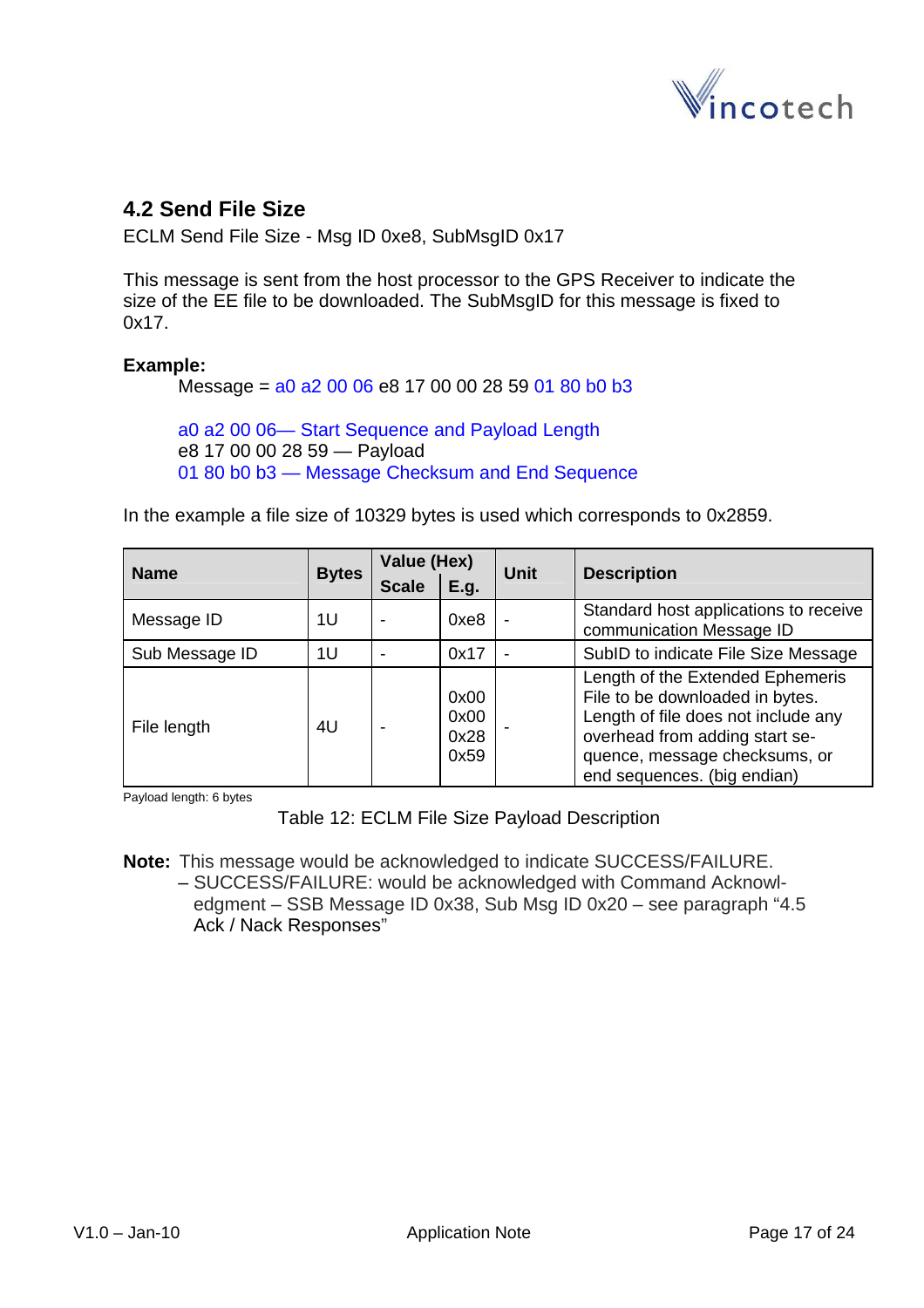

## <span id="page-17-1"></span><span id="page-17-0"></span>**4.3 Send Data**

ECLM Packet Data - Msg ID 0xe8, SubMsgID 0x18

This message is sent from the host processor to the GPS receiver to actually transmit the file's data. The SubMsgID for this message is fixed to 0x18.

#### **Example**:

Message = a0 a2 00 26 e8 18 00 01 00 20 62 12 31 06 03 02 07 d9 07 07 00 00 39 6d 8f 12 00 00 00 00 00 00 01 2d 9a e7 05 02 ff fe 28 05 07 e6 b0 b3

a0 a2 00 26 — Start Sequence and Payload Length e8 18 00 01 00 20 62 12 31 06 03 02 07 d9 07 07 00 00 39 6d 8f 12 00 00 00 00 00 00 01 2d 9a e7 05 02 ff fe 28 05— Payload 07 e6 b0 b3— Message Checksum and End Sequence

As this is the first package packet Sequence  $No = 0x1$ ; packet length is 32 (0x20).

|                           |               | Value (Hex)              |                                                                                                                      |                          |                                                                                                                                                                                                                                                                                    |
|---------------------------|---------------|--------------------------|----------------------------------------------------------------------------------------------------------------------|--------------------------|------------------------------------------------------------------------------------------------------------------------------------------------------------------------------------------------------------------------------------------------------------------------------------|
| <b>Name</b>               | <b>Byte</b>   | <b>Scale</b>             | E.g.                                                                                                                 | jnit                     | <b>Description</b>                                                                                                                                                                                                                                                                 |
| Message ID                | 1U            | $\overline{\phantom{a}}$ | 0xe8                                                                                                                 |                          | Standard host applications to receive<br>communication Message ID                                                                                                                                                                                                                  |
| Sub Message ID            | 1U            | $\overline{\phantom{a}}$ | 0x18                                                                                                                 | $\overline{\phantom{a}}$ | SubID to indicate packet data                                                                                                                                                                                                                                                      |
| Packet Sequence<br>Number | 2U            |                          | 0x00<br>0x01                                                                                                         |                          | Packet sequence number of the cur-<br>rent packet starting from 1. (big en-<br>dian)                                                                                                                                                                                               |
| Packet length             | 2U            |                          | 0x00<br>0x20                                                                                                         |                          | Length of the Extended Ephemeris<br>data in current packet in bytes (hex<br>value). Value includes only size of<br>EE data and not start sequence,<br>payload length, message check-<br>sums, or end sequences. Max. num-<br>ber is 400 (decimal) / $0x190$ (hex).<br>(big endian) |
| Packet data               | Packet length |                          | 62 12 31 06<br>03 02 07 d9<br>07 07 00 00<br>39 6d 8f 12<br>00 00 00 00<br>00 00 01 2d<br>9a e7 05 02 ff<br>fe 28 05 |                          | EE data of length indicated in packet<br>length of the message. (big endian)                                                                                                                                                                                                       |

Payload length: 6 + < packet length > bytes

Table 13: ECLM Packet Data Payload Description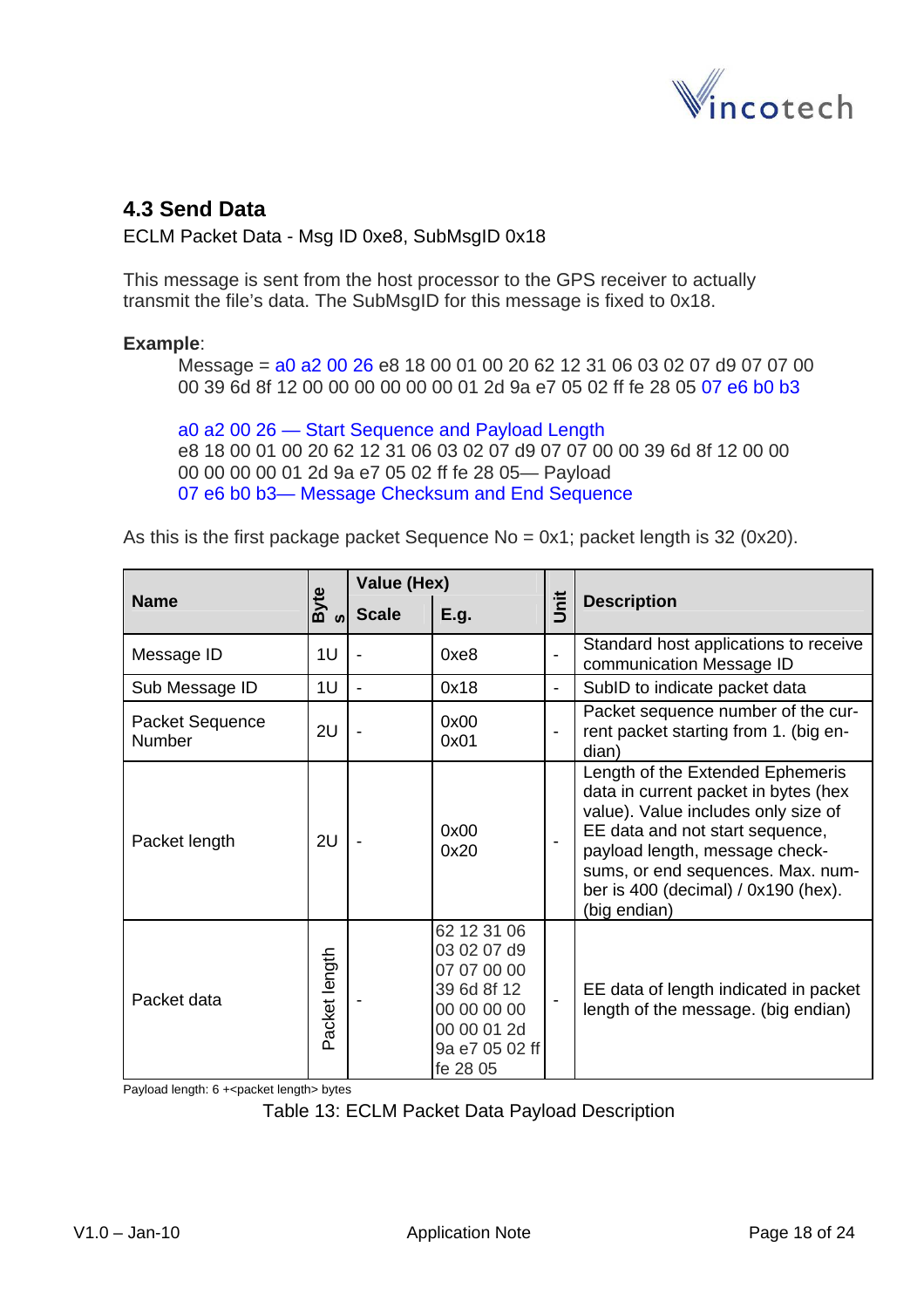

**Note:** This message would be acknowledged to indicate SUCCESS/FAILURE. – SUCCESS/FAILURE: would be acknowledged with Command Acknowledgment – SSB Message ID 0x38, Sub Msg ID 0x20 – see paragraph ["4.5](#page-20-1) [Ack / Nack Responses](#page-20-1)"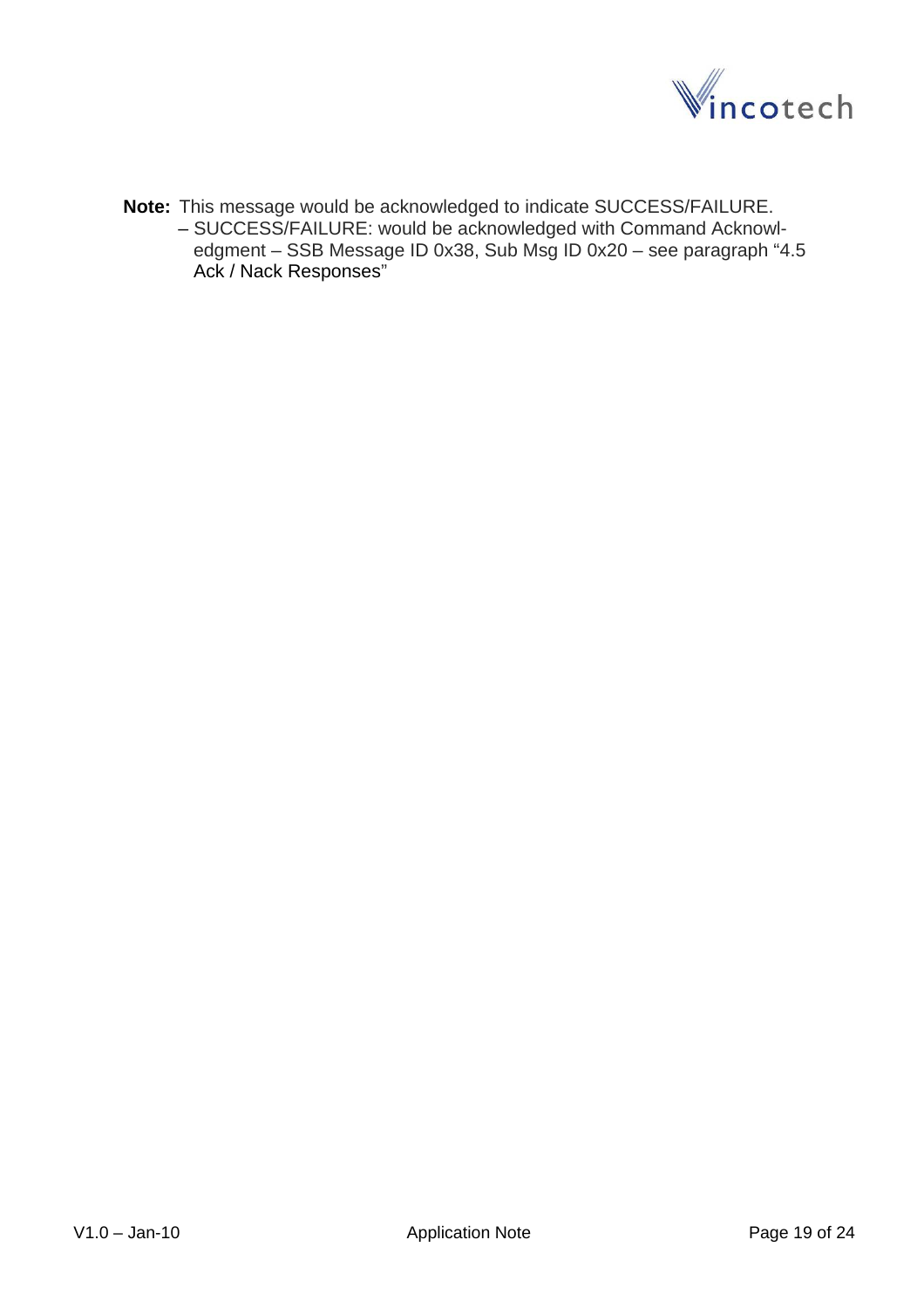

## <span id="page-19-0"></span>**4.4 Request EE Age**

ECLM Get SGEE Age - Msg ID 0xe8, SubMsgID 0x11

This message is sent from the host processor to the GPS receiver to get the age of the EE data of single satellites. The SubMsgID for this message is fixed to 0x1a.

#### **Example**:

Message =  $a0$   $a2$  00 03 e8 1a 01 01 03 b0 b3

a0 a2 00 03— Start Sequence and Payload Length e8 1a 01 — Payload 01 03 b0 b3— Message Checksum and End Sequence

This message requests age of satellite #1.

| <b>Name</b>    | <b>Bytes</b> | Value (Hex)<br><b>Scale</b> | E.g. | <b>Unit</b>              | <b>Description</b>                                                |
|----------------|--------------|-----------------------------|------|--------------------------|-------------------------------------------------------------------|
| Message ID     | 1U           |                             | 0xe8 | -                        | Standard host applications to receive<br>communication Message ID |
| Sub Message ID | 1U           |                             | 0x1a | -                        | SubID to indicate File Size Message                               |
| Sat ID         | 1U           |                             | 0x01 | $\overline{\phantom{0}}$ | PRN (in hex) for which EE age is re-<br>quested                   |

Payload length: 3 bytes

Table 14: ECLM File Size Payload Description

**Note:** This message would be acknowledged to indicate SUCCESS/FAILURE.

- SUCCESS: would be acknowledged along with EE data using Command Acknowledgment – SSB Message ID 0x38, Sub Msg ID 0x22 – see paragraph "[4.6](#page-21-1) [Get Age Response"](#page-21-1) – this is the specific response for this request
- FAILURE: would be acknowledged with "Rejected: MID\_ECLMAckNack" using Command Acknowledgment – SSB Message ID 0x38, Sub Msg ID 0x22 – see paragraph "[4.5](#page-20-1) [Ack / Nack Responses](#page-20-1)" – this is the standard response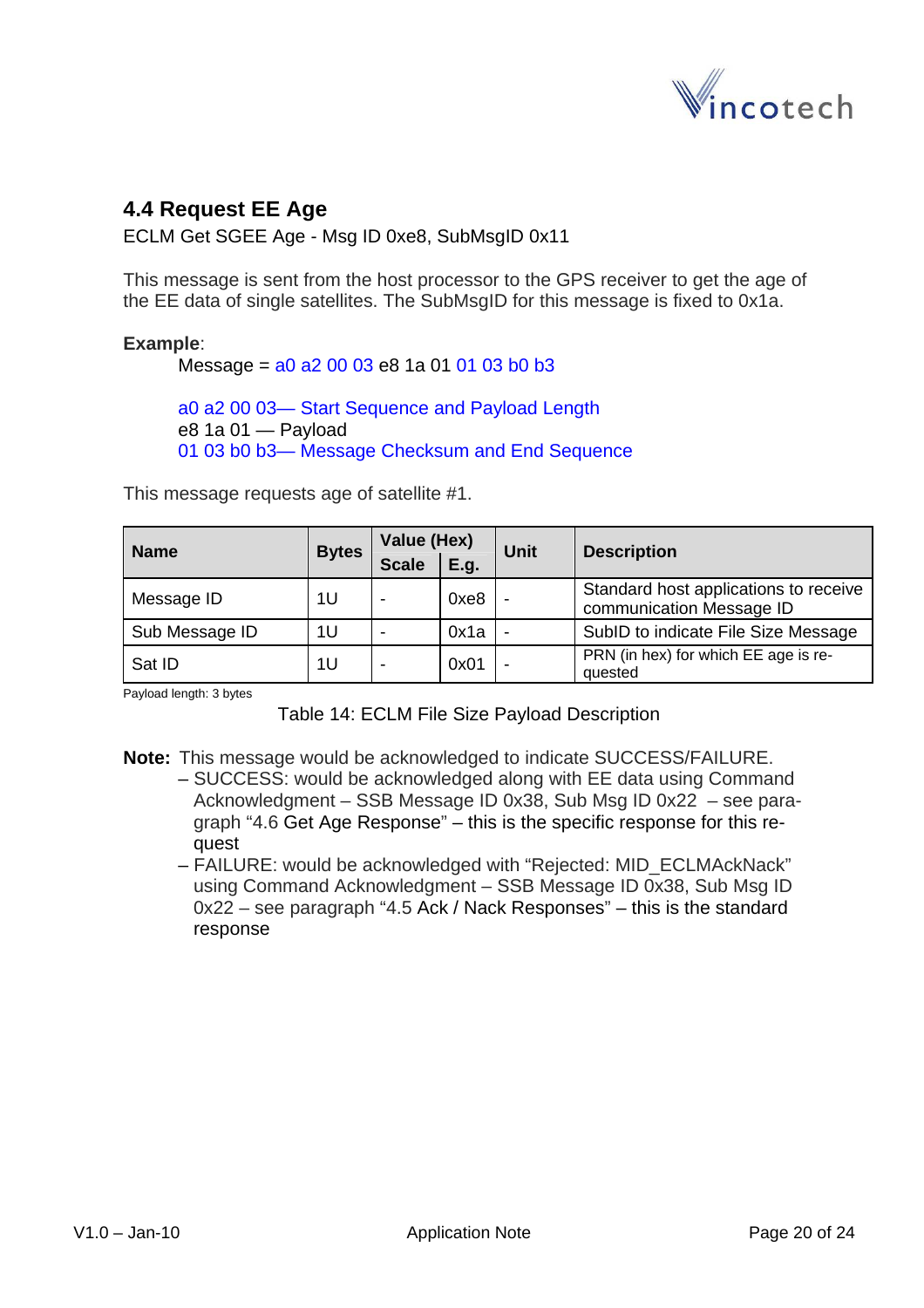

## <span id="page-20-1"></span><span id="page-20-0"></span>**4.5 Ack / Nack Responses**

Ack/Nack Response - Msg ID 0x22, SubMsgID 0x20

This is the receiver's response tn the message ID 0xE8 with SubMsgIDs 0x16, 0x17, 0x18, or 0x1a.

The SubMsgID for this message is fixed to 0x20.

The Ack Sub ID corresponds to the SubMsgID of the original message that triggered this response.

#### **Example:**

Message = a0 a2 00 06 38 20 e8 16 00 00 01 56 b0 b3

a0 a2 00 06— Start Sequence and Payload Length 38 20 e8 16 00 00 — Payload 01 56 b0 b3 — Message Checksum and End Sequence

This example is an acknowledge to message 0xe8 with SubID 0x16 (ECLM Start Download).

| <b>Name</b>     | <b>Bytes</b> | Value (Hex)  |      | <b>Unit</b>                  | <b>Description</b>                                                                                                                                                                                                                                                                                                                                                                                                                                                                                                                                                 |
|-----------------|--------------|--------------|------|------------------------------|--------------------------------------------------------------------------------------------------------------------------------------------------------------------------------------------------------------------------------------------------------------------------------------------------------------------------------------------------------------------------------------------------------------------------------------------------------------------------------------------------------------------------------------------------------------------|
|                 |              | <b>Scale</b> | E.g. |                              |                                                                                                                                                                                                                                                                                                                                                                                                                                                                                                                                                                    |
| Message ID      | 1U           |              | 0x38 |                              | Standard host applications to receive<br>communication Message ID                                                                                                                                                                                                                                                                                                                                                                                                                                                                                                  |
| Sub Message ID  | 1U           | -            | 0x20 | $\overline{\phantom{a}}$     | SubID ECLM Ack/Nack                                                                                                                                                                                                                                                                                                                                                                                                                                                                                                                                                |
| Ack Msg ID      | 1U           |              | 0xe8 | $\qquad \qquad \blacksquare$ | Ack Message ID 0xe8                                                                                                                                                                                                                                                                                                                                                                                                                                                                                                                                                |
| Ack Sub ID      | 1U           |              | 0x16 |                              | Ack SubID, ECLM Start Download<br>0x16                                                                                                                                                                                                                                                                                                                                                                                                                                                                                                                             |
| Ack/Nack        | 1U           |              | 0x00 |                              | $0 = Ack$<br>$1 = \text{Nack}$                                                                                                                                                                                                                                                                                                                                                                                                                                                                                                                                     |
| Ack Nack Reason | 1U           |              | 0x00 |                              | ECLM SUCCESS = $0$ ,<br>ECLM_SPACE_UNAVILABLE = $1,$ /*<br>if flash space is not sufficient */<br>ECLM_PKT_LEN_INVALID = 2, $/*$ if<br>pkt length field is out of range */<br>$ECLM_PKT_OUT_OF_SEQ = 3,$ /* if<br>pkt received is out of sequence */<br>ECLM_DOWNLOAD_SGEE_NONE<br>WFILE = 4, $\prime^*$ no new file $\prime\prime$<br>ECLM_DOWNLOAD_CORRUPTFIL<br>E_ERROR = 5, $/*$ corrupt file $*/$<br>ECLM_DOWNLOAD_GENERIC_FA<br>ILURE = $6$ , $\prime$ * generic failure $\prime$ /<br>ECLM API GENERIC FAILURE =<br>7 /* generic failure calling CLM API */ |

Payload length: 6 bytes

Table 15: ECLM Start Download Ack/Nack Message Description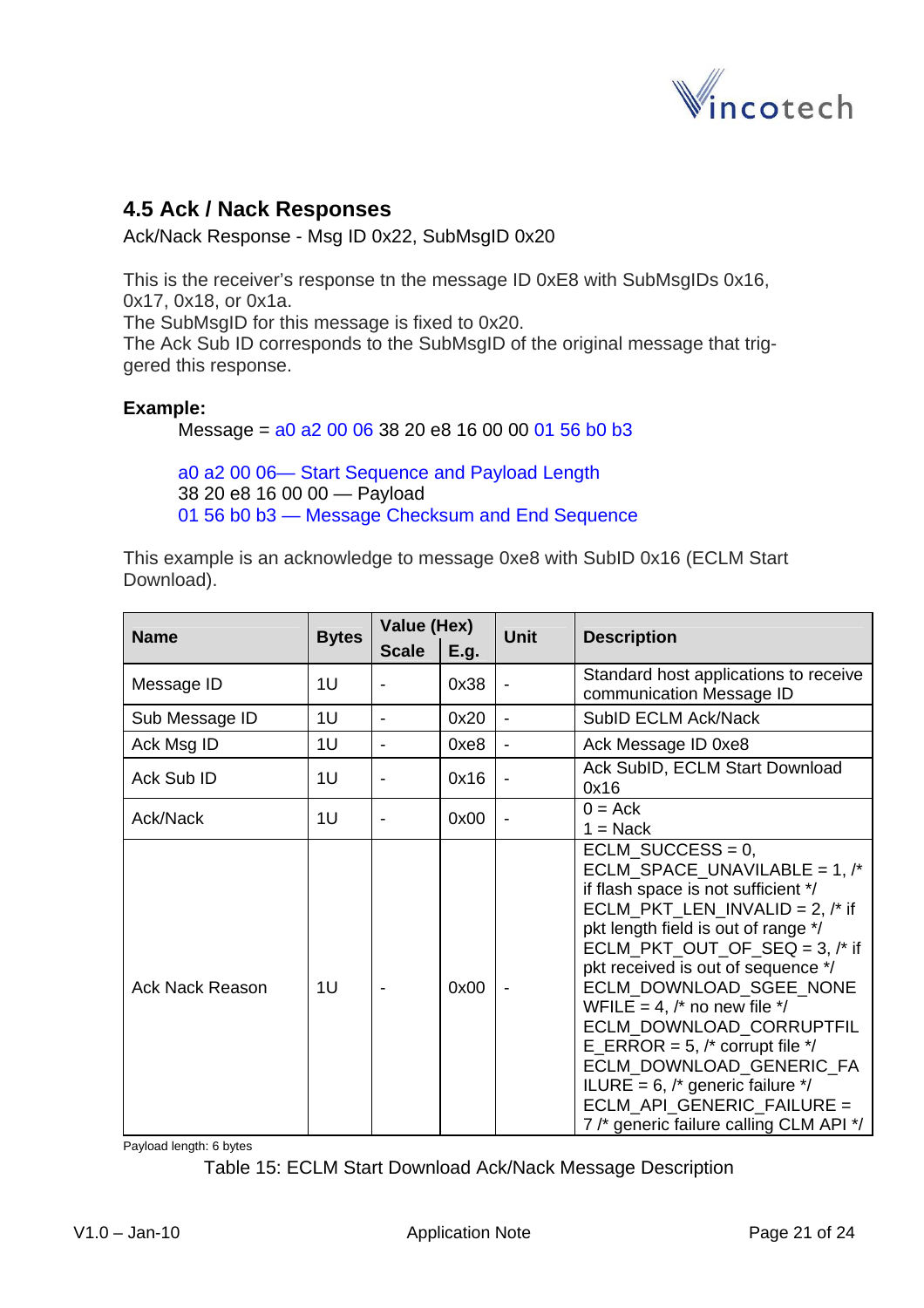

### <span id="page-21-1"></span><span id="page-21-0"></span>**4.6 Get Age Response**

Get Age Response - Msg ID 0x38, SubMsgID 0x22

This is the receiver's response to the message Get EE Age with Message ID 0xe8, SubMsgID 0x1A. The SubMsgID for this message is fixed to 0x22.

#### **Example:**

Message = a0 a2 00 0a 38 22 00 00 80 ea 00 01 51 80 02 96 b0 b3

a0 a2 00 0a— Start Sequence and Payload Length 38 22 00 00 80 ea 00 01 51 80 — Payload 02 96 b0 b3 — Message Checksum and End Sequence

This example holds Sub Message  $ID = 0x22$ , the acknowledge itself, the age value of 0x80ea and the prediction interval of 0x15180.

| <b>Name</b>                | <b>Bytes</b> | Value (Hex)  |                              | <b>Unit</b> | <b>Description</b>                                                                                                                                                                                                     |
|----------------------------|--------------|--------------|------------------------------|-------------|------------------------------------------------------------------------------------------------------------------------------------------------------------------------------------------------------------------------|
|                            |              | <b>Scale</b> | E.q.                         |             |                                                                                                                                                                                                                        |
| Message ID                 | 1U           |              | 0x38                         |             | Standard host applications to receive<br>communication Message ID                                                                                                                                                      |
| Sub Message ID             | 1U           |              | 0x22                         |             | SubID ECLM Get EE Age                                                                                                                                                                                                  |
| EE Age                     | 4U           |              | 0x00<br>0x00<br>0x80<br>0xea |             | Age of the satellite data in seconds.<br>(big endian)                                                                                                                                                                  |
| <b>Prediction Interval</b> | 4U           |              | 0x00<br>0x01<br>0x51<br>0x80 |             | Prediction interval in seconds: Total<br>validity period of the extended<br>ephemeris in seconds. Prediction<br>interval minus EE age would result in<br>the remaining validity period of the<br>EE file. (big endian) |

Payload length: 10 bytes

Table 16: ECLM Get EE Age Response Description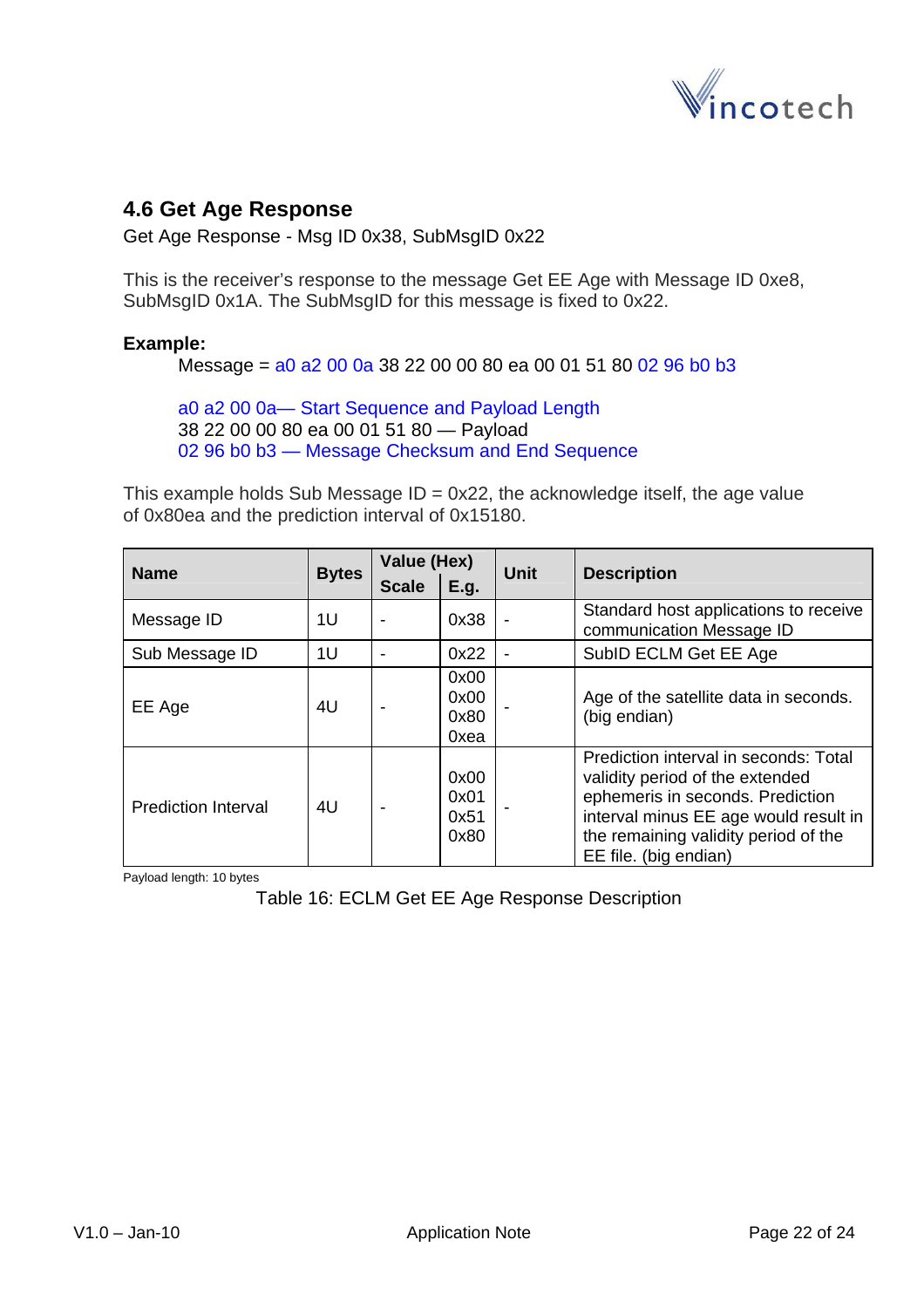

## <span id="page-22-0"></span>**5 Related Information**

### **5.1 Contact**

This manual was created with due diligence. We hope that it will be helpful to the user to get the most out of the GPS module.

Inputs regarding errors or mistaken verbalizations and comments or proposals to Vincotech, Germany, for further improvements are highly appreciated.

#### **Vincotech GmbH**

Biberger Str. 93 82008 Unterhaching (Munich) Germany

Tel.: +49 89 8780 67 0 Fax: +49 89 8780 67 398

[gps@vincotech.com](mailto:gps@vincotech.com?subject=General%20request) [www.vincotech.com/gps](http://www.vincotech.com/gps)

#### **5.2 Related Documents**

- GPS AppNote Server Download (Vincotech)
- GPS AppNote Firmware GSC3 (Vincotech)
- SiRF\_Binary\_Reference\_Manual (SiRF)
- SiRF\_NMEA\_Reference\_Manual (SiRF)

## **5.3 Related Tools**

- GPS Cockpit (Vincotech)
- SiRF GetEE (SiRF)
- SiRF Flash (SiRF)